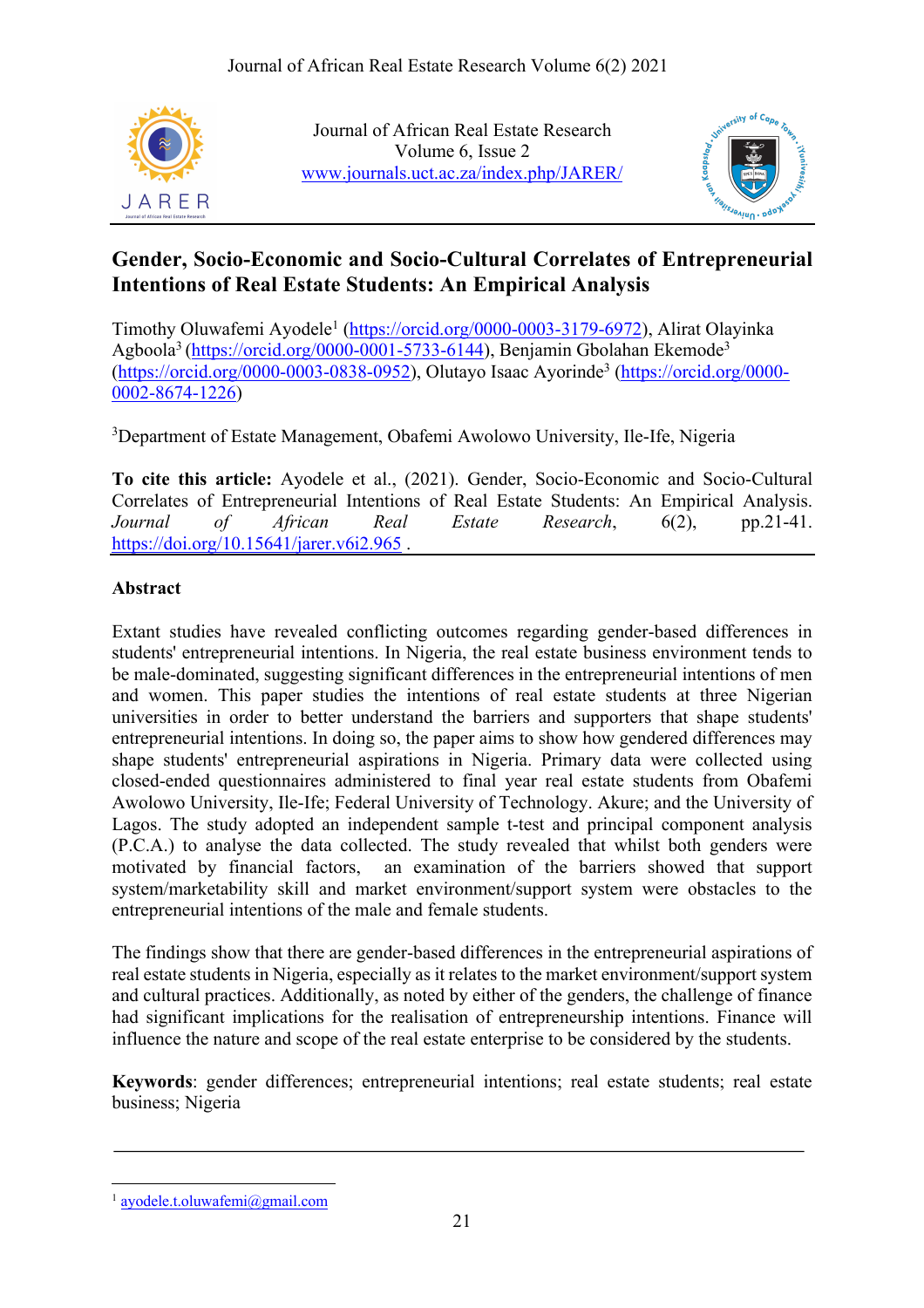## **1. Introduction**

Entrepreneurship and its incorporation into the undergraduate curriculum of tertiary institutions is a critical element in addressing issues relating to economic growth and unemployment (Neneh, 2014; Iwu et al., 2016). Thus, understanding students' entrepreneurial intentions before graduation are vital to supporting them. While the potential of students' entrepreneurial intention in predicting entrepreneurial behaviour and attitude has been documented in the literature (see, for example, Sanchez & Licciardello, 2012; Ojewunmi et al., 2018; Mary-Joan et al., 2019), the role of gender differences in influencing enterprise creation is yet to be holistically understood. Evidence in the literature suggests that entrepreneurship is a male-dominated area (Crant, 1996; Lo, Sun & Law, 2012; Hundera et al., 2019). While a recent report by the Global Entrepreneurship Monitor (G.E.M.) (2019) documented evidence of lower levels of female entrepreneurship in many countries, The submissions of extant studies regarding gender variation in students' entrepreneurial intentions have yielded varying evidence across disciplines and climes.

Moreover, most of these studies were generally focused on disciplines such as management, manufacturing and engineering. Little is known about the gender variation in the entrepreneurial intention of real estate students, despite the increased recognition of the real estate sector as an essential contributor to economic growth (Hamzah et al., 2016). In the real estate industry, gender-based disparities are evidenced by the dominance of men in the real estate business and markets. As observed by studies such as Pauli (2013), Warren and Antoniades (2016), Pauli, Kristoferson and Stevenson (2020), amongst others, the global real estate industry is male-dominated. This reveals likely differences in the intentions of either gender in setting up a real estate enterprise.

Given that the career perceptions, goals and enterprise motivating factors vary between males and females, there are likely to be variations in the entrepreneurial intention of both genders too. Thus, gender variability in the real estate sector could be further explained by assessing the entrepreneurial intentions of real estate students. Literature suggests that entrepreneurial intention is best measured at the undergraduate level before graduation (Lo, Sun & Law., 2012; Shinnar et al., 2018). Yet, the influence of gender on entrepreneurial intention in the real estate sector has not been extensively examined, underscoring the need for a deeper understanding of the gender variations in entrepreneurial intentions.

In Nigeria, while studies such as Ishaya, Makama and Sabo (2011) and Oluwunmi et al. (2017) have identified the pervasiveness of gender discrimination in the real estate industry, little is known about the gender disparity in terms of the entrepreneurial intentions of real estate students. Given the male-dominated nature of the real estate market and, most importantly, the entrenched patriarchal nature of most African societies (Eresia-Eke & Gunda, 2015), a study of this nature is essential. Apart from exploring the role of gender-specific aspects in the formation of real estate students' entrepreneurial intentions, it also provides a better understanding of gender disparity in the creation of real estate enterprises. This study, therefore, seeks to investigate the gender variations in the entrepreneurial intentions of real estate students in Nigeria. Drawing on results from in-depth survey research conducted on final year real estate students across three major universities in Nigeria, we seek to unravel the dimension of gender disparity in students' entrepreneurial intentions.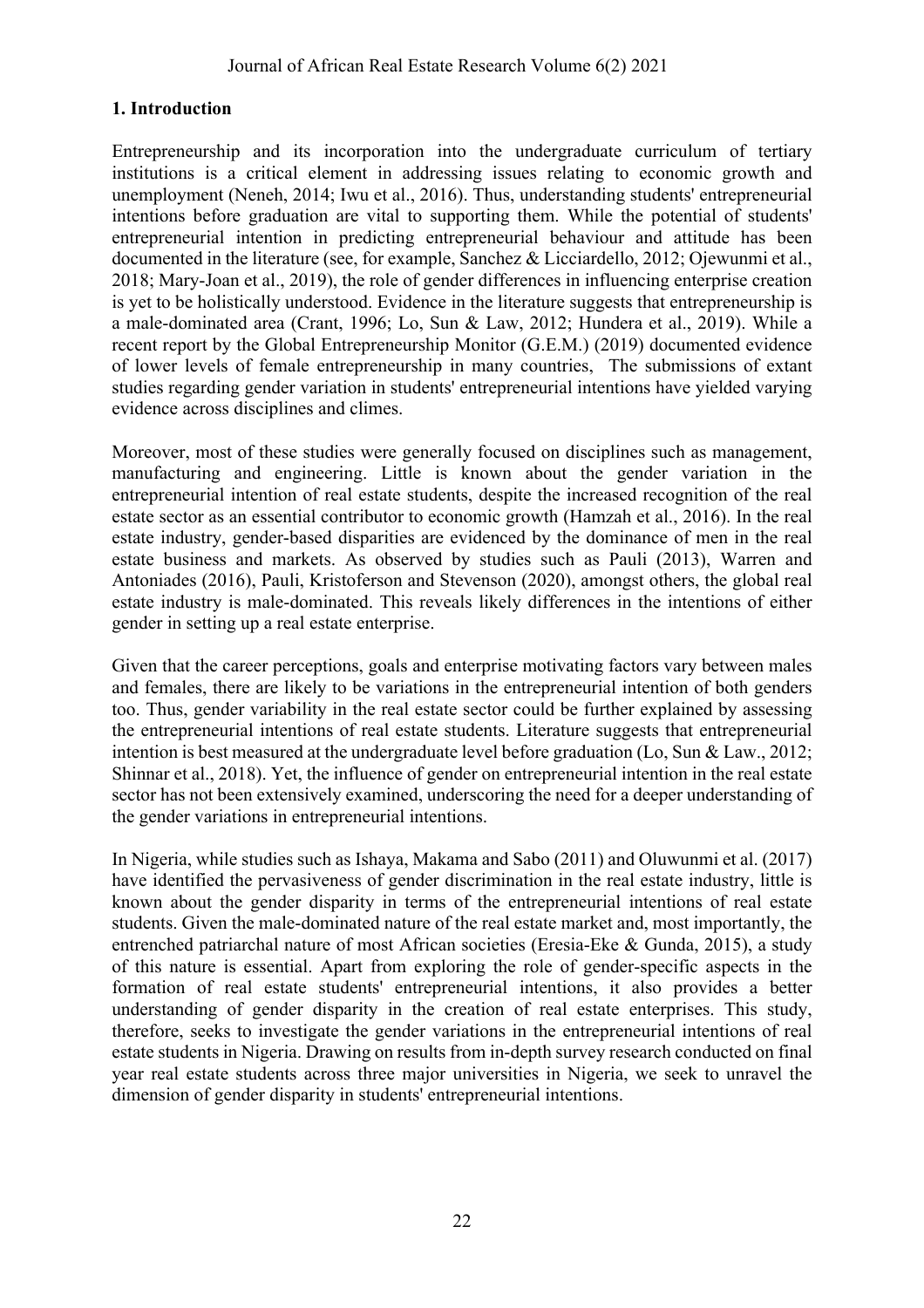The following section situates this enquiry within extant global and continental literature on gender differences in entrepreneurial intention. Thereafter, a discussion of the research methods employed for the study is provided, followed by an analysis of the respondents' profiles, views, perceptions, and motivations, which inform the conclusions and inferences drawn from the study.

#### **2. Literature Review**

The review of literature is divided into two parts. The first explains the concept of entrepreneurship and its connection with entrepreneurial intention. The second part focuses on the predictors of students' entrepreneurial intention.

#### *2.1 Entrepreneurship and Entrepreneurial Intention*

The term entrepreneurship has been a subject of varying interpretations and descriptions. Hence, numerous definitions of entrepreneurship exist in the literature. However, there is consensus on the potential of entrepreneurship in reducing the incidence of unemployment, most especially in developing countries (Sanchez & Licciardello, 2012; Ojewunmi et al., 2018; Mary-Joan et al., 2019). According to Kirzner (1979), an entrepreneur is someone who embraces the responsibility and opportunity for a business operation in anticipation of future benefit. Thus, entrepreneurship entails recognising and initiating activities geared towards establishing a business enterprise. Moreso, Shane and Venkataraman (2000) described entrepreneurship as the process of identifying the sources of opportunities. As such, an individual's recognition of opportunity and the ability to transform ideas into reality is the critical fundamental indicator of an entrepreneurial attribute (Hamzah et al., 2016). As a psychological construct, the intention has been recognised as the best predictor of behaviour, which predicts the process of venture creation (Kruegger, Reilly & Carsrud, 2000). Thus, the decision to venture into a new area is dependent on intention. Since the intention is recognised as an antecedent of action (Ajzen, 1991), it follows, therefore, that entrepreneurship is an intentional activity.

In this regard, Bird (1988) described entrepreneurship as planned and intentional behaviour towards creating new ventures. Hence, entrepreneurial intention is a predictor of entrepreneurial behaviour and activity (Krueger et al., 2000). According to Bird (1988), the entrepreneurial intention could be described as a state of mind that influences individuals' actions towards developing and implementing new business ideas. Similarly, Shinnar et al. (2018) see it as the intention of a person to create a new enterprise or action. The intention to create an enterprise before the eventual implementation underpins entrepreneurship issues and the potential for entrepreneurial intention is best formulated and shaped while still in universities (Lo *et al*., 2012). The preceding suggests that entrepreneurial exposure at the institutions of higher learning could help shape students' intentions toward creating a business enterprise. However, extant studies have submitted that there are other determinants of students' entrepreneurial intention.

## *2.2 Predictors of Students' Entrepreneurial Intention*

The formation of entrepreneurial inclinations has been attributed to the influence of a variety of factors that stimulate attitudes and behaviours towards the creation of business enterprise. According to Azjen (1991), the intention to demonstrate a particular behaviour is fashioned by several cognitive factors such as needs, values, wants, habits and beliefs. Premised on the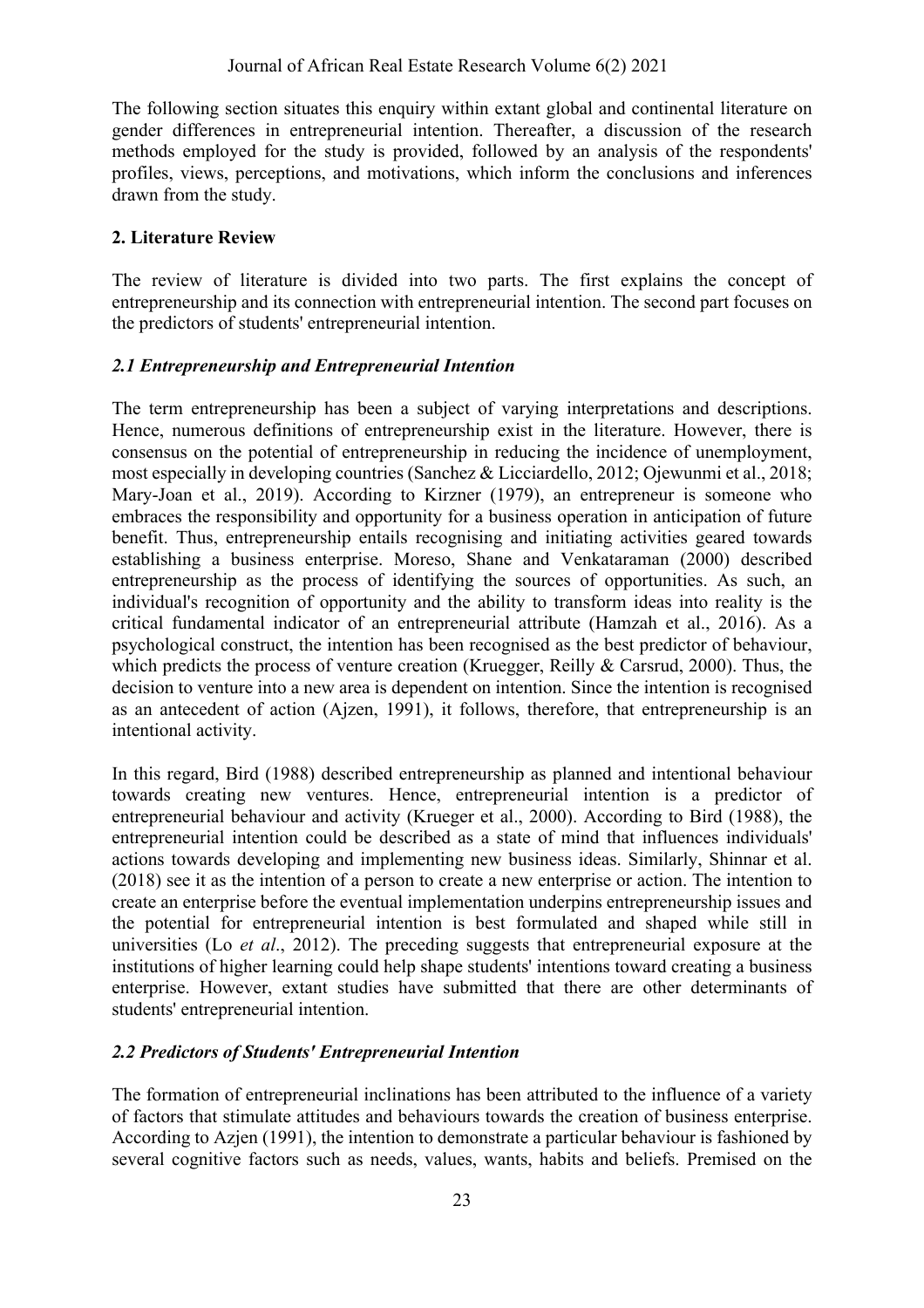theory of planned behaviour, Azjen (1991) averred that attitudes toward entrepreneurial behaviour, social norms, individuals' perception of their instinct and ability to undertake entrepreneurial activity are predictors of entrepreneurial intentions. Several studies (Kruegger *et al*., 2000; Lo *et al*., 2012; Pauceanu *et al*., 2019) have applied and expanded Azjen's theory of planned behaviour in explaining the predictors of entrepreneurial behaviour. For instance, studies such as Camelo-Ordaz *et al*. (2016) and Iwu *et al*. (2016) observed that social factors moderating the social environment in which an individual's intention is formed a significant predictor of entrepreneurial dispositions. The consensus of these studies is that since the thought processes, which reflect the state of mind, stimulate intention and behaviour, then the social environment in which the thoughts are formulated provides direction and guidance for the initiation of the cognitive process resulting in the formation of entrepreneurial intention. Thus, apart from attitudes and behaviour, entrepreneurial intention is determined by numerous factors, summarised under four key headings: demographic characteristics, entrepreneurial education, social and cultural factors, and external support system.

One of the most prominent demographic predictors of entrepreneurial intention is gender. Anecdotal evidence in the literature suggests that the entrepreneurial inclination varies between male and female students. Although the findings have been mixed, the evidence in the literature indicates that male students exhibit greater entrepreneurial intentions than their female counterparts. According to Lo et al. (2012), the variations in the entrepreneurial intentions of male and female students could be ascribed to the differences in perceived opportunities. Female students displayed a lower perception of career progression compared with their male counterparts. Besides, age is also a significant determinant of entrepreneurial intentions. Several studies, such as Autio et al. (2001), Ramoni (2015) and Ayodele et al. (2020), have established a positive relationship between age and enterprise creation intention. This indicates that the age of individuals could stimulate business creation intentions. The entrepreneurial career path is also influenced by parental/family background. Extant literature affirms that an individuals' family and parental background significantly predicts their entrepreneurial behaviour. Ambad and Demit (2016) document the role of family and friends in giving moral encouragement as they provide the necessary information, guidance and motivation to foster students' entrepreneurial drive. Variables such as parental socio-economic attributes, including the level of education, income status, occupation, and the entrepreneurial background of parents, stimulate the formation of entrepreneurial intentions. For instance, Ohanu and Ogbunaya (2018) argued that since parents' occupation is the first occupation most children become familiar with, parental occupation significantly influences their career path. Similarly, parents with higher levels of income have been found to offer the required financial support and start-up capital to support the entrepreneurial intentions of their children. Besides, students from educated and business-oriented families have exhibited high entrepreneurial inclinations due to the moderating effect of their parental backgrounds (Dominic & Murugesan, 2013).

The unavailability and lack of access to financial support and start-up capital are some of the main factors hindering the creation of new businesses (Ramoni, 2015). In most developing countries, studies such as Iwu et al. (2015) contend that the absence of a financial support system is the most critical driver of a low entrepreneurial drive. Thus, the external support obtained from the public and private non-governmental agencies in the form of loans, technical and advisory support, training, tax incentives, businesses promotions, marketing, among others, could stimulate the formation of entrepreneurial intentions as well as provide an opportunity for nascent entrepreneurs to finance new businesses.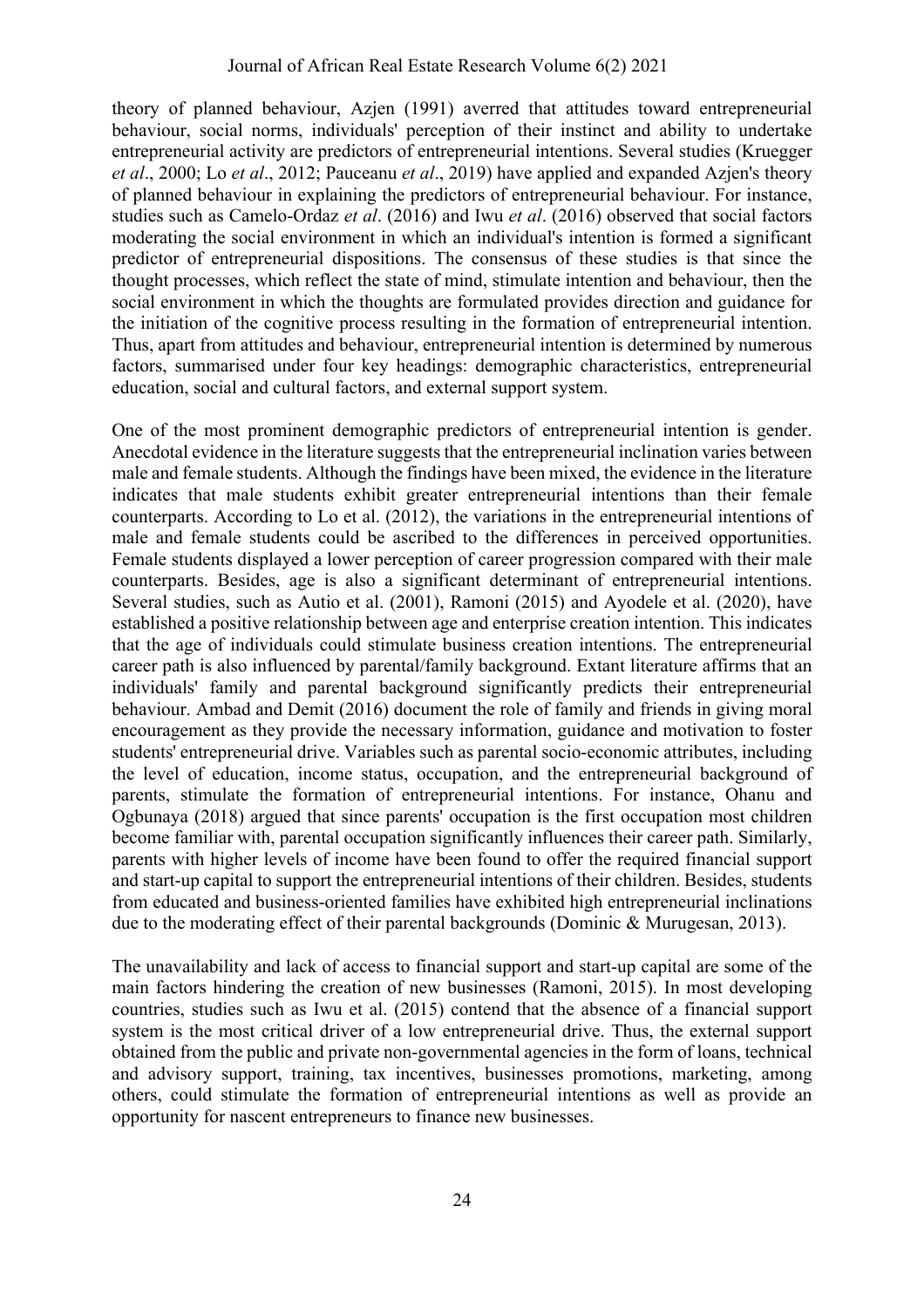The extant literature provides evidence of the significant role of culture in influencing entrepreneurial decisions (Chukwuma-Nwuba, 2018). Thus, cultural beliefs and societal norms are critical to the formation of entrepreneurial intentions. According to Kruegger (2007), the social environment formed by the intention is a vital antecedent of an individual's thoughts and attitude. Besides, societal norms and cultural beliefs are the key indicators of the social environment. It follows, therefore, that culture is a critical factor that can promote and nurture the creation of an entrepreneurial mindset.

The preceding reveals a substantial gap in real estate literature. While these moderating effects could serve as barriers or motivators to the formation of students' entrepreneurial intentions, the results are likely to vary across climes. The variation across countries owes to the peculiar characteristics, cultural beliefs and socio-economic dynamism. Besides, the variation in the levels of economic development, family support systems and stratification, employment and income status would produce differing outcomes in influencing entrepreneurial intention. Meanwhile, given the gender-biased nature of the real estate industry, typically characterised by male domination, it might be expected that there would be significantly different perceptions of these barriers and motivators across gender, especially in an emerging market like Nigeria. Existing Nigerian studies have dwelt mainly on documenting the prevalence of gender discrimination in the real estate industry rather than exploring students' entrepreneurial intentions. Thus, given that investigations into the gender (dis)alignment of real estate students' entrepreneurial intentions, especially in emerging markets, have been scanty, this study investigates the gender-based determinants of real estate students' entrepreneurial intentions.

## **3. Methodology**

The study population consists of all final year real estate students in the three universities in Southwestern Nigeria offering real estate, namely: Obafemi Awolowo University, Ile-Ife; Federal University of Technology, Akure; and the University of Lagos. Being a professional discipline, the final year students are judged to be the most appropriate class of students, having acquired significant training and knowledge of the real estate profession. More so, the students have been exposed to the basic requirements of a real estate enterprise and the inherent benefits and challenges during the mandatory students' industrial work experience scheme (SIWES). It is expected that the influence of the academic training and SIWES will influence the students' decision either toward real estate enterprise or paid employment.

Primary data were collected using closed-ended questionnaires administered to the students. With a total of 66 final year students at Obafemi Awolowo University, 89 at Federal University of Technology Akure, and 76 at the University of Lagos, the study adopted a total enumeration of all the 231 final year students in the three institutions. The decision to adopt full enumeration follows from the submission of Watson (2001), who stated that for a population above 100, a minimum of 50% would represent the population. The study achieved a retrieval rate of 69.26%  $(n = 160)$ ; 55 from Obafemi Awolowo University, 64 from Federal University of Technology Akure, and 41 University of Lagos. While similar studies, such as Ayodele et al. (2017), reported a response rate of about 80% from similar respondents, the limited time during which the survey was conducted impacted the response rate. However, the response rate of approximately 70% could still be judged acceptable. All responses were obtained from a field survey conducted in September 2019. The questionnaires included questions relating to demographic characteristics of the students, such as age, gender and parents' occupation. The questionnaire also assessed the students' intention for real estate entrepreneurship using a fivepoint Likert scale ranging from certainly never (1) to certainly (5). Finally, the survey assessed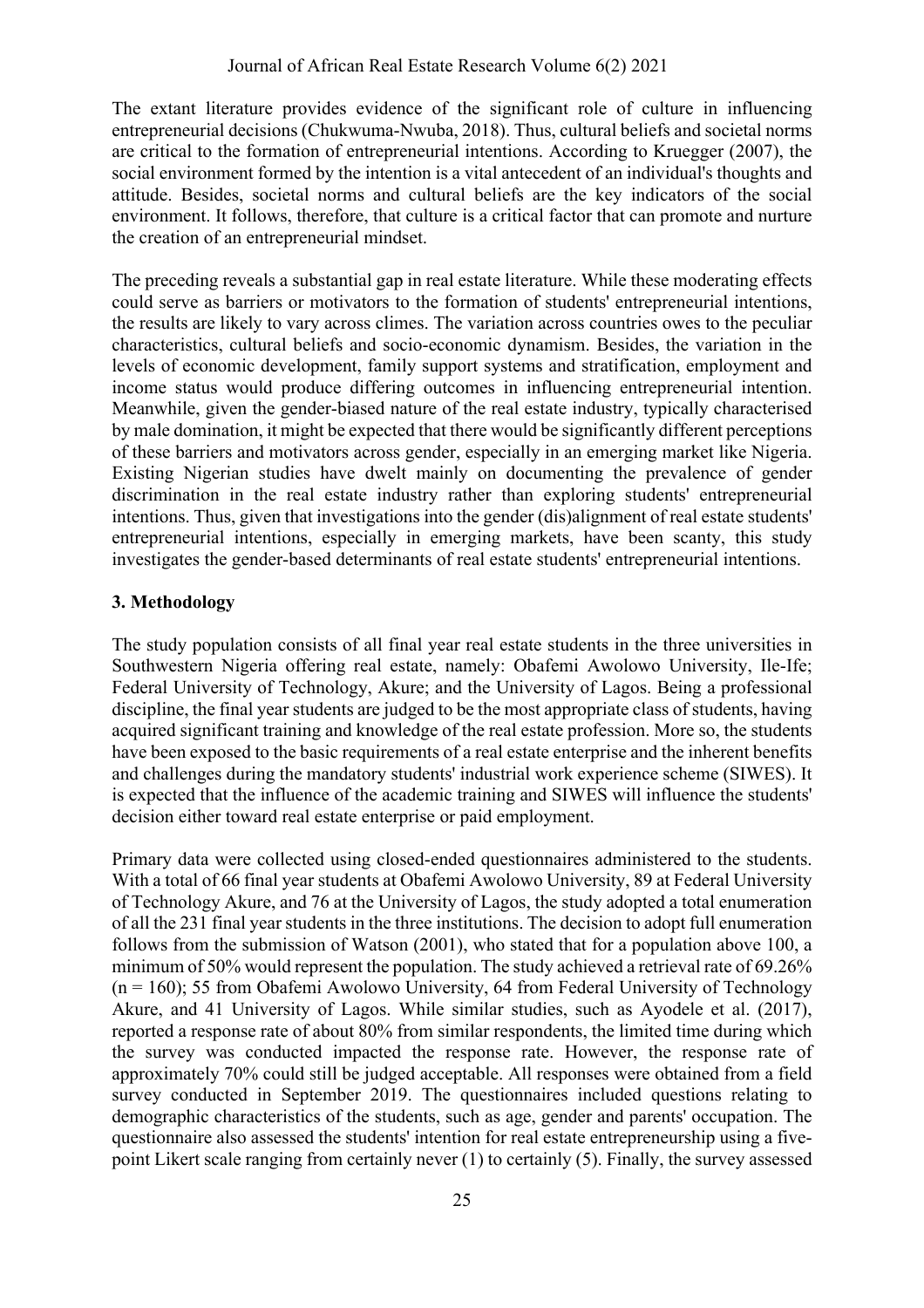the students' perceptions regarding the motivations and barriers to their entrepreneurial intentions. The students rated the level of influence of the perceived motivations and inhibitors on a 5-point Likert scale ranging from extremely uninfluential (1) to very influential (5). The factors (motivators and challenges) were extracted from literature sources and pilot interviews conducted among final year real estate students and faculties in one of the universities (see Tables 1 and 2). While the factors identified from the literature were generic, the authors' contextualised the variables into real estate entrepreneurship statements.

| <b>Motivating Factors</b>                                  | <b>Sources</b>                             |  |  |  |  |
|------------------------------------------------------------|--------------------------------------------|--|--|--|--|
| <b>Financial Security</b>                                  |                                            |  |  |  |  |
| To have job security                                       | Iwu et al. (2016), Fatoki (2010)           |  |  |  |  |
| To take advantage of opportunities in the market           |                                            |  |  |  |  |
| To take advantage of my innate business talent             |                                            |  |  |  |  |
| Good economic environment                                  |                                            |  |  |  |  |
| I enjoy taking risks and investing                         |                                            |  |  |  |  |
| To have financial freedom and independence                 |                                            |  |  |  |  |
| Possibility of attaining higher income                     |                                            |  |  |  |  |
| Ability to measure the direct output of investments        |                                            |  |  |  |  |
| The real estate business has the potential to make me rich |                                            |  |  |  |  |
| Flexibility                                                |                                            |  |  |  |  |
| To be my own boss                                          | Chengalvala and Rentala (2017), Iwu et al. |  |  |  |  |
| For my personal freedom/flexible working time              | (2016), Ozaralli and Rivenburgh (2016),    |  |  |  |  |
| To challenge me                                            | Fatoki (2010)                              |  |  |  |  |
| Desire for independence                                    |                                            |  |  |  |  |
| Ability to choose own work task                            |                                            |  |  |  |  |
| Preference for varied and non-repetitive tasks             |                                            |  |  |  |  |
| I can cope with job demands required in the real estate    |                                            |  |  |  |  |
| business/practice                                          |                                            |  |  |  |  |
| Mentorship                                                 |                                            |  |  |  |  |
| For my own satisfaction and growth                         | Chengalvala and Rentala (2017), Iwu et al. |  |  |  |  |
| To realise my dream                                        | (2016), Ozaralli and Rivenburgh (2016),    |  |  |  |  |
| To sustain the entrepreneurial family culture              | Fatoki (2010)                              |  |  |  |  |
| Increase my prestige and status                            |                                            |  |  |  |  |
| Personal fulfilment                                        |                                            |  |  |  |  |
| To take advantage of my education and training             |                                            |  |  |  |  |
| <b>Personal Satisfaction and Prestige</b>                  |                                            |  |  |  |  |
| To provide employment                                      | Wood et al. (2013), Fatoki (2010)          |  |  |  |  |
| To provide support for younger real estate entrepreneurs   |                                            |  |  |  |  |
| Desire to follow the example of my role model(s)           |                                            |  |  |  |  |
| Helping others fulfil their dreams/desires regarding       |                                            |  |  |  |  |
| housing/shelter                                            |                                            |  |  |  |  |
| I enjoy motivating others                                  |                                            |  |  |  |  |

**Table 1. Real Estate Entrepreneurial Motivators**

## **Table 2. Real Estate Entrepreneurial Challenges**

| <b>Inhibiting Factors</b>                                | <b>Sources</b>                            |  |  |  |  |
|----------------------------------------------------------|-------------------------------------------|--|--|--|--|
| <b>Market Environment</b>                                |                                           |  |  |  |  |
| Lack of real estate business experience                  | Chengalvala and Rentala (2017), Iwu et    |  |  |  |  |
| Future uncertainty about the local market                | <i>al.</i> (2016)                         |  |  |  |  |
| Weak economic environment                                |                                           |  |  |  |  |
| <b>Support System</b>                                    |                                           |  |  |  |  |
| Lack of support from family and/or friends               | Chengalvala and Rentala (2017), Iwu et al |  |  |  |  |
| Lack of support from real estate business mentors        | (2016), Fatoki (2010)                     |  |  |  |  |
| Difficulty in convincing about real estate business idea |                                           |  |  |  |  |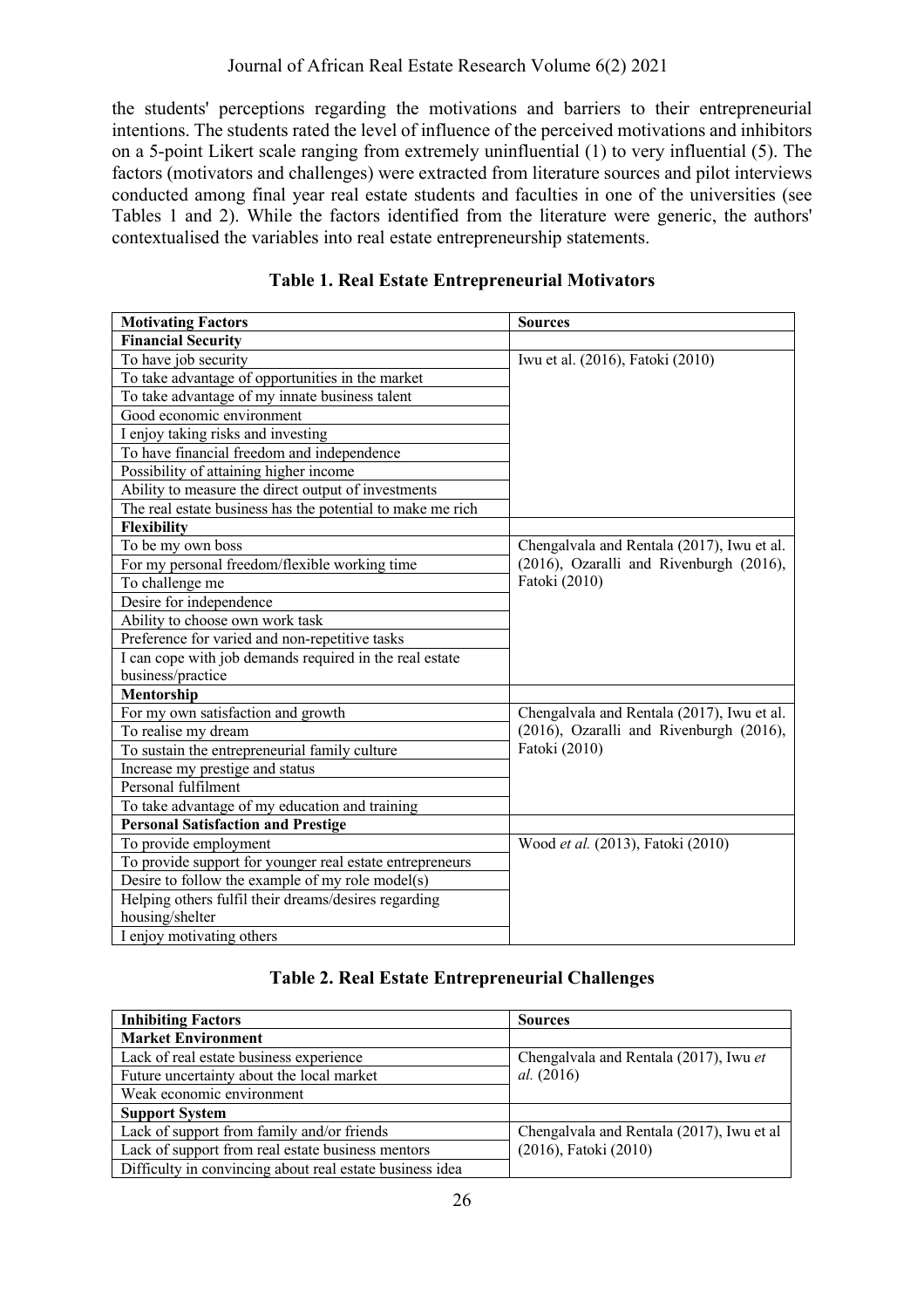#### Journal of African Real Estate Research Volume 6(2) 2021

| Difficult to find the right partners to start a real estate   |                                          |  |  |  |  |
|---------------------------------------------------------------|------------------------------------------|--|--|--|--|
| business                                                      |                                          |  |  |  |  |
| <b>Finance</b>                                                |                                          |  |  |  |  |
| Lack of personal savings                                      | Chengalvala and Rentala (2017), Iwu et   |  |  |  |  |
| Difficulty in obtaining bank finance for start-up             | al. (2016), Wood et al. (2013), Fatoki   |  |  |  |  |
| Lack of assets for collateral                                 | (2010),                                  |  |  |  |  |
| Lack of real estate business skills (financial, marketing)    |                                          |  |  |  |  |
| <b>Registration / Information</b>                             |                                          |  |  |  |  |
| Lack of information about how to start a real estate business | Extracted based on interviews with       |  |  |  |  |
| Lack of information about any government agency that can      | faculties and students                   |  |  |  |  |
| assist in funding real estate business                        |                                          |  |  |  |  |
| High cost of business registration                            |                                          |  |  |  |  |
| The rigorous registration process with the professional       |                                          |  |  |  |  |
| bodies                                                        |                                          |  |  |  |  |
| <b>Personal Risk Perception</b>                               |                                          |  |  |  |  |
| The risk in real estate practice is too much to allow me to   | Chengalvala and Rentala (2017), Ozaralli |  |  |  |  |
| engage in the practice                                        | et al. (2016), Fatoki (2010)             |  |  |  |  |
| Fear of business failure                                      |                                          |  |  |  |  |
| The risk involved does not match the time and effort          |                                          |  |  |  |  |
| <b>Socio-Cultural Influences</b>                              |                                          |  |  |  |  |
| Cultural barriers to starting a real estate business          | Hundera et al. (2019), Anambane and      |  |  |  |  |
| Perceived discrimination against female entrepreneurs         | Adom (2018), Shelton (2008)              |  |  |  |  |

The data obtained through the survey was analysed using frequencies, percentages, means, independent sample t-test and principal component analysis. The Principal Component Analysis (P.C.A.) was employed to identify the critical components influencing students' entrepreneurial intentions. To determine the suitability of the data for P.C.A., the adequacy of the data loaded for the study was tested using the Kaiser-Meyer-Olkin (K.M.O.) and Bartlett's test of sphericity. For the data to be suitable for the analysis, the K.M.O. is expected to exceed the 0.6 minimum threshold and an amount lower than the 0.05 significance level for Bartlett's test of sphericity (Pallant, 2010). For the P.C.A., the study adopted a 0.50 (50%) loading cutoff mark having an overlapping variance of 30%. The P.C.A. was done using the Varimax rotation method with Kaiser Normalisation.

## **4. Results and Discussion**

The findings are discussed in four subsections. The first examines the demographic profile, and the second analyses the students' entrepreneurial intentions. While the third presents the mean ranking of the obstacles and motivators towards entrepreneurship, the fourth examines the findings using the P.C.A. as a dimension reduction tool.

## *4.1 Demographic Profile of Respondents*

The analysis results on respondents' demographic profiles, as shown in Table 3, reveal that out of the total response of 160, 93 (58.1%) were male, while 67 (41.9%) were female. Further, 69.9% of males and 86.6% of females were between 21 and 25 years old. Overall, 95.7% were aged between 21 and 30 years. The findings also revealed that while 91.4% of the males were single, all of the female respondents (100%) were single. The profile of the respondents presents an active group whose focus will be getting a means of income upon graduation. It might thus be expected that paid employment or self-employment issues will be the paramount consideration for the students, more so being in the final year of their academic program.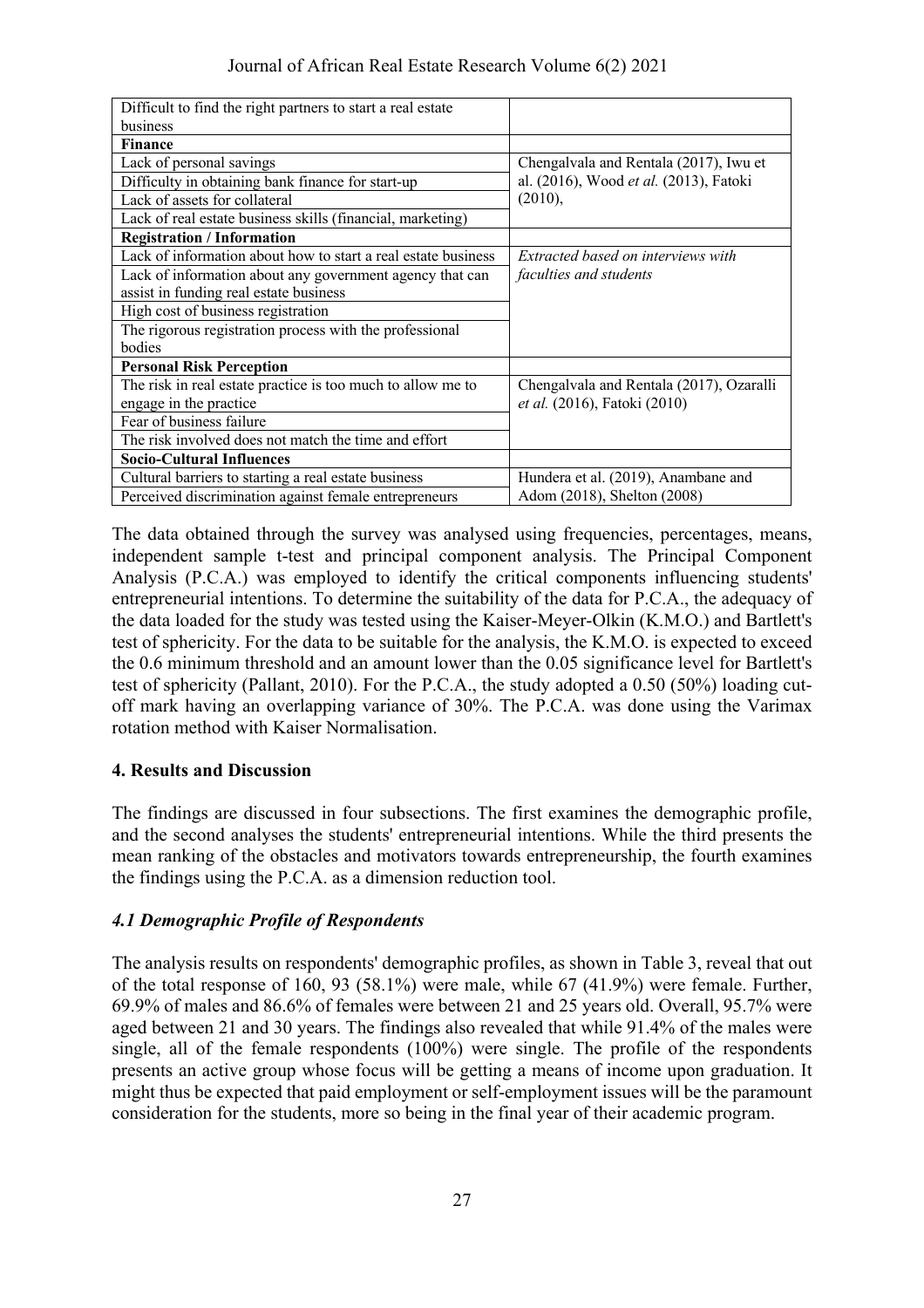| Demographics          |                                                | <b>Males</b>     | <b>Females</b>     |                          | Overall                  |                  |                  |  |
|-----------------------|------------------------------------------------|------------------|--------------------|--------------------------|--------------------------|------------------|------------------|--|
|                       |                                                |                  | $(n = 93; 58.1\%)$ | $(n = 67;$<br>41.9%      |                          |                  | $(n=160; 100\%)$ |  |
|                       |                                                | Freq.            | $\frac{1}{2}$      | Freq.                    | $\frac{1}{2}$            | Freq.            | $\frac{0}{0}$    |  |
| Age                   | 20 years and below                             | 3                | 3.2                | $\mathbf{1}$             | 1.5                      | $\overline{4}$   | 2.5              |  |
|                       | $21 - 25$                                      | 65               | 69.9               | 58                       | 86.6                     | 123              | 76.9             |  |
|                       | $26 - 30$                                      | 23               | 24.7               | $\boldsymbol{7}$         | 10.4                     | 30               | 18.8             |  |
|                       | 31 and above                                   | $\overline{c}$   | 2.2                | $\mathbf{1}$             | 1.5                      | $\mathfrak{Z}$   | 1.9              |  |
| <b>Marital status</b> | Single                                         | 85               | 91.4               | 67                       | 100.                     | 152              | 95.0             |  |
|                       |                                                |                  |                    |                          | $\mathbf{0}$             |                  |                  |  |
|                       | Married                                        | $\boldsymbol{7}$ | 7.5                | $\overline{\phantom{a}}$ |                          | $\boldsymbol{7}$ | 4.4              |  |
|                       | No response                                    | $\mathbf{1}$     | 1.1                |                          |                          | $\mathbf{1}$     | 0.6              |  |
| <b>Father's</b>       | No formal education                            | $\overline{c}$   | 2.2                | $\mathbf{1}$             | 1.5                      | 3                | 1.9              |  |
| <b>Educational</b>    | School<br>First<br>Leaving                     | 11               | 11.8               | 6                        | 9.0                      | 17               | 10.6             |  |
| <b>Background</b>     | Certificate                                    |                  |                    |                          |                          |                  |                  |  |
|                       | Senior<br>Secondary<br>Certificate Examination | $\overline{4}$   | 4.3                | $\tau$                   | 10.4                     | 11               | 6.9              |  |
|                       | Vocational/Technical                           | $\boldsymbol{7}$ | 7.5                | 10                       | 14.9                     | 17               | 10.6             |  |
|                       | National<br>Certificate                        | 6                | 6.5                | 6                        | 9.0                      | 12               | 7.5              |  |
|                       | Examination/National                           |                  |                    |                          |                          |                  |                  |  |
|                       | Diploma                                        |                  |                    |                          |                          |                  |                  |  |
|                       | Higher<br>National                             | 49               | 52.7               | 24                       | 35.8                     | 73               | 45.6             |  |
|                       | Diploma/Bachelor's                             |                  |                    |                          |                          |                  |                  |  |
|                       | Degree                                         |                  |                    |                          |                          |                  |                  |  |
|                       | Master's Degree/Doctor of                      | 12               | 12.9               | 13                       | 19.4                     | 25               | 15.6             |  |
|                       | Philosophy                                     |                  |                    |                          |                          |                  |                  |  |
|                       | No response                                    | $\sqrt{2}$       | 2.2                | $\overline{\phantom{a}}$ | $\overline{\phantom{0}}$ | $\sqrt{2}$       | 1.3              |  |
| Mother's              | No formal education                            | $\overline{4}$   | 4.3                | $\boldsymbol{2}$         | 3.0                      | 6                | 3.8              |  |
| <b>Educational</b>    | First<br>School<br>Leaving                     | 16               | 17.2               | 8                        | 11.9                     | 24               | 15.0             |  |
| <b>Background</b>     | Certificate                                    |                  |                    |                          |                          |                  |                  |  |
|                       | Senior<br>Secondary                            | $\overline{9}$   | 9.7                | 8                        | 11.9                     | 17               | 10.6             |  |
|                       | Certificate Examination                        |                  |                    |                          |                          |                  |                  |  |
|                       | Vocational/Technical                           | 6                | 6.5                | $\overline{4}$           | 6.0                      | $10\,$           | 6.3              |  |
|                       | National<br>Certificate                        | 21               | 22.6               | 14                       | 20.9                     | 35               | 21.9             |  |
|                       | Examination/National                           |                  |                    |                          |                          |                  |                  |  |
|                       | Diploma                                        |                  |                    |                          |                          |                  |                  |  |
|                       | National<br>Higher                             | 32               | 34.4               | 27                       | 40.3                     | 59               | 36.9             |  |
|                       | Diploma/Bachelor's                             |                  |                    |                          |                          |                  |                  |  |
|                       | Degree<br>Master's Degree/Doctor of            | $\overline{4}$   | 4.3                | $\overline{4}$           |                          | 8                |                  |  |
|                       | Philosophy                                     |                  |                    |                          | 6.0                      |                  | 5.0              |  |
|                       |                                                | $\mathbf{1}$     | 1.1                |                          |                          | 1                | 0.6              |  |
| Father's              | No response<br>Self-employed/Business          | 48               | $\overline{5}1.6$  | 34                       | 50.7                     | 82               | 51.3             |  |
| Occupation            | Public sector employee                         | 23               | 24.7               | 14                       | 20.9                     | 37               | 23.1             |  |
|                       | Private Sector Employee                        | 5                | 5.4                | 5                        | 7.5                      | $10\,$           | 6.3              |  |
|                       | Retired                                        | 14               | 15.1               | 13                       | 19.4                     | 27               | 16.9             |  |
|                       | No response                                    | $\overline{3}$   | 3.2                | $\mathbf{1}$             | 1.5                      | $\overline{4}$   | 2.5              |  |
| Mother's              | Self-employed/Business                         | 47               | 50.5               | 35                       | 52.2                     | 82               | 51.3             |  |
| Occupation            | Public sector employee                         | 29               | 31.2               | 21                       | 31.3                     | 50               | 31.3             |  |
|                       | Private Sector Employee                        | 6                | 6.5                | $\overline{4}$           | 6.0                      | $10\,$           | 6.3              |  |
|                       | Retired                                        | $\mathbf{9}$     | 9.7                | $\boldsymbol{7}$         | 10.4                     | 16               | 10.0             |  |
|                       | No response                                    | $\overline{2}$   | 2.2                |                          |                          | $\overline{2}$   | 1.3              |  |
| <b>Family Status</b>  | Low Income                                     | $\,8\,$          | 8.6                | $\overline{c}$           | 3.0                      | $10\,$           | 6.3              |  |
|                       | Middle Income                                  | 77               | 82.8               | 59                       | 88.1                     | 136              | 85.0             |  |
|                       | High Income                                    | 6                | 6.5                | 4                        | 6.0                      | $10\,$           | 6.3              |  |
|                       | No response                                    | $\overline{2}$   | 2.2                | $\overline{2}$           | 3.0                      | $\overline{4}$   | 2.5              |  |

# **Table 3: Demographic Profile of Respondents**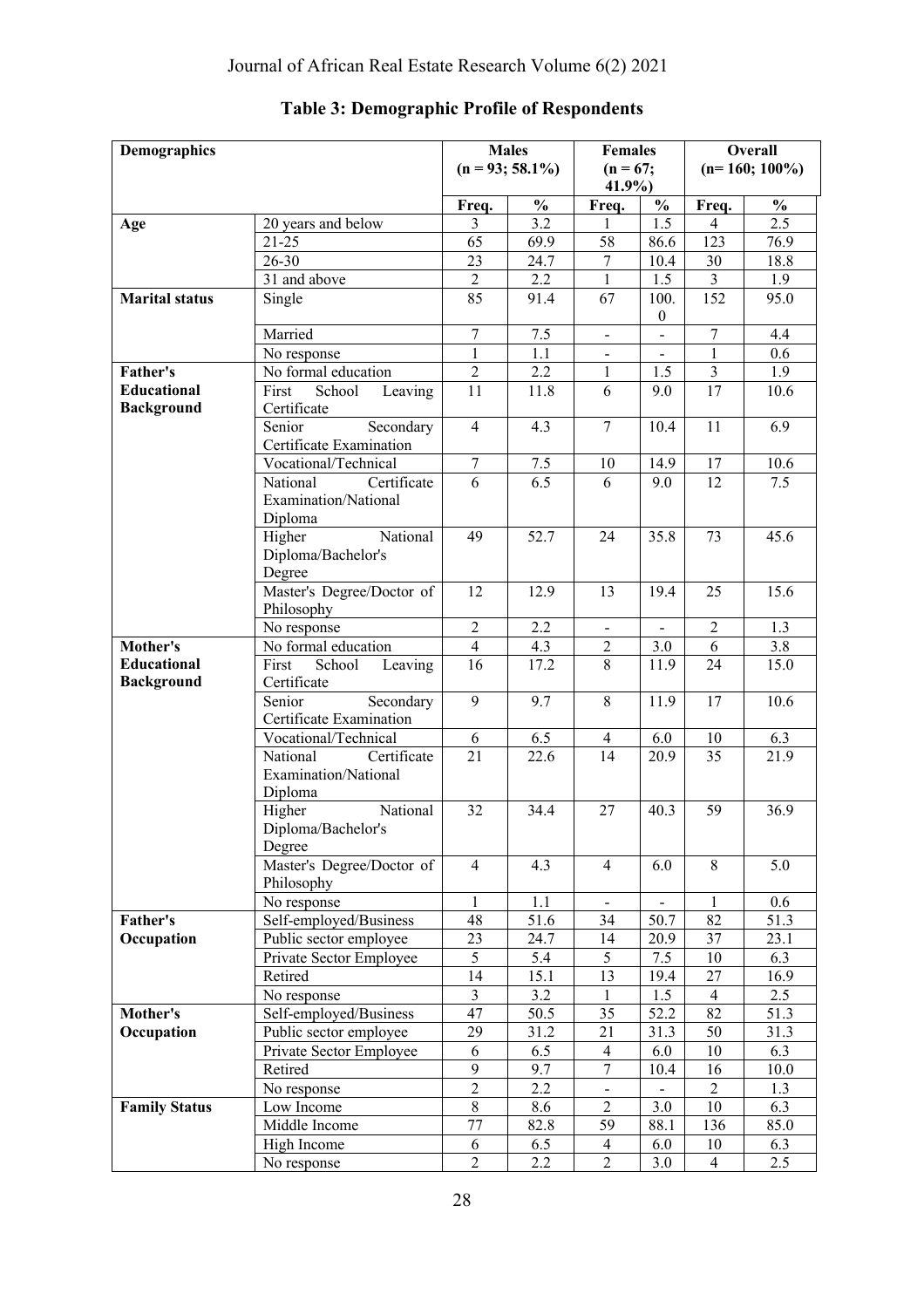#### Journal of African Real Estate Research Volume 6(2) 2021

| Mode of          | Direct Entry (DE)   | ົ<br>$\angle$ . | 22.6                     | 23                       | 34.3                     | 44  | 27.<br>ن د اسک |
|------------------|---------------------|-----------------|--------------------------|--------------------------|--------------------------|-----|----------------|
| <b>Admission</b> | Unified<br>Tertiary | 70              | 75.3                     | 44                       | 65.7                     | 114 |                |
|                  | Matriculation       |                 |                          |                          |                          |     |                |
|                  | Examinations        |                 |                          |                          |                          |     |                |
|                  | No response         |                 | $\Omega$<br>, , <u>,</u> | $\overline{\phantom{0}}$ | $\overline{\phantom{0}}$ |     |                |

Studies such as Nguyen (2018) have submitted that family background and occupation could motivate entrepreneurship. Thus, the study also examined respondents' parental backgrounds. The results show that only a few (2.2% of males and 1.5% of females) had fathers who had no formal education. The majority of the respondents (65.6% males and 55.2% females) had fathers who had at least a first-degree qualification. Comparing the mothers' educational backgrounds, the results showed a slight increase in respondents whose mothers had no formal education (4.3% males and 3.0% females). As a result of this, there was a decline in the percentage of mothers who had at least a first degree. Only 38.7% of the males and 46.3% of the females had mothers with a first-degree qualification. Given the parents' educational qualifications, it might be expected that informed decisions could be made regarding the entrepreneurial choice of the students.

Examining the parents' occupation shows an almost even number of fathers and mothers who are self-employed businesspersons. The males had 51.6% of fathers and 50.5% of mothers who were in business/self-employed, while the females had 50.7% of fathers and 52.2% of mothers in the same category. This might be expected to significantly influence the students' entrepreneurial interest, as parental roles can strongly influence future intentions. Crant (1996) noted that entrepreneurial family background influences entrepreneurial intent. Furthermore, 82.8% and 88.1% of males and females indicated that their families were of middle-income status. The results show that only a few of the respondents are from high-income families (6.3%). Given the importance of start-up finance and the level of family income of most respondents, several respondents might consider start-up finance a significant constraint on their entrepreneurial intentions.

The responses relating to the respondents' academic profiles showed that 75.3% of males and 65.7% of females were admitted through the Unified Tertiary Matriculation Examinations (UTME), a nationally coordinated matriculation examination in the university. Ayodele (2019) submitted that students admitted through this mode were mainly not interested in the real estate profession. They mostly got to study the course due to their inability to get into their first choice degree programme. The initial lack of interest significantly influences the students' perception about developing a lifelong career in the field of real estate, and this could also be a significant factor affecting the respondents' real estate entrepreneurial intentions. On the contrary, 27.5% of students were admitted having obtained additional qualifications: a diploma certificate. Ayodele (2019) noted that the students admitted through this mode were primarily interested in the profession as they have gone through a two-year diploma program in a relevant discipline in the built environment. This class of students might have a higher level of interest in real estate entrepreneurship.

#### *4.2 Intentions for Real Estate Entrepreneurship*

Having analysed the respondents' demographic profiles, the analysis of the respondents' intention regarding real estate entrepreneurship was explored. While studies such as Goyanes (2015) and Nguyen (2018) found that female students are less likely to be entrepreneurially oriented than their male counterparts, this study asserts the contrary. The results in Table 4 showed that females expressed a marginally higher level of intention for real estate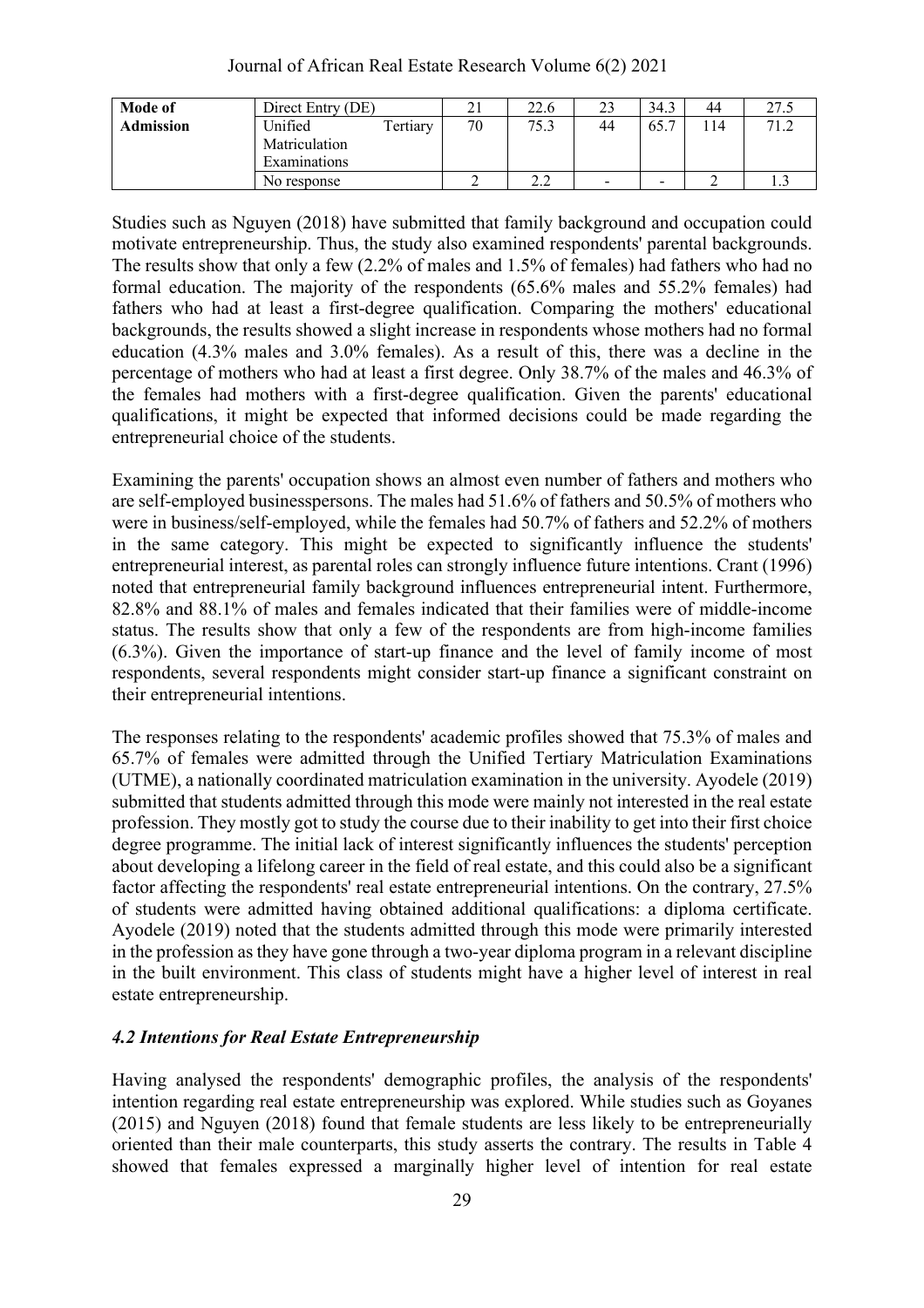entrepreneurship (mean = 3.87) than the males (mean = 3.78), with a mean difference (M.D.) of -0.081. An examination of the statistical significance of this result shows that there is no significant difference between the males and females intention for entrepreneurship ( $p =$ 0.583). The statistical insignificance might suggest that the marginal mean difference in the entrepreneurial intentions might be a product of chance. Osakede et al. (2017), examining the entrepreneurial preferences of Nigerian undergraduate students, found similar results showing no statistical difference between the entrepreneurial intentions of men and women.

| <b>Scale</b> |              | <b>Males</b> |                                  | <b>Females</b> | Overall       |                                 |  |  |
|--------------|--------------|--------------|----------------------------------|----------------|---------------|---------------------------------|--|--|
|              | Frequency    | Percentage   | Frequency                        | Percentage     | Frequency     | Percentage                      |  |  |
| Certainly    | 5            | 5.4          |                                  | 1.5            | $\mathfrak b$ | 3.8                             |  |  |
| Never        |              |              |                                  |                |               |                                 |  |  |
| Never        | 3            | 3.2          | 2                                | 3.0            | 5             | 3.1                             |  |  |
| Indifferent  | 25           | 26.9         | 14                               | 20.9           | 39            | 24.4                            |  |  |
| Most likely  | 34           | 36.6         | 38                               | 56.7           | 72            | 45.0                            |  |  |
| Certainly    | 26           | 28.0         | 12                               | 17.9           | 38            | 23.8                            |  |  |
| Total        | 93           | 100.0        | 67                               | 100.0          | 160           | 100.0                           |  |  |
| Mean         |              | 3.78         |                                  | 3.87           | 3.82          |                                 |  |  |
| Std. Dev.    |              | 1.062        |                                  | 0.796          |               | 0.957                           |  |  |
|              |              |              |                                  |                |               |                                 |  |  |
|              |              |              | <b>Independent Sample t-test</b> |                |               |                                 |  |  |
|              | $t = -0.550$ |              | $p = 0.583$                      |                |               | Mean Difference $(MD) = -0.081$ |  |  |

**Table 4: Intentions of Starting a Real Estate Business**

The overall mean rating of 3.82 on a 5-point Likert scale suggests that there is a good measure of intentions by the students concerning starting a real estate business. A probable reason for this is the professional nature of the real estate discipline and the increasing business opportunities being presented in the real estate sector, especially in an emerging market like Nigeria. Being a professional course, upon graduation (and having obtained the required licensing), real estate graduates can establish a thriving real estate practice, thereby taking advantage of the emerging business opportunities in Nigeria's real estate sector.

## *4.3 Analysis of Motivators and Obstacles to Students' Entrepreneurial Intentions*

The study examined the respondents' perceptions of the motivators and barriers to real estate entrepreneurship to assess the students' entrepreneurial intentions further. As shown in Table 5, the analysis of the motivators reveals that male students are motivated mainly by the opportunity to become their own boss, financial independence and preference for flexible working time, with mean values of 4.06, 4.00 and 3.98, respectively, on a 5-point Likert scale. The least influential motivators are: helping others with their housing needs, provision of support for young entrepreneurs and following examples of role models. These have mean values of 3.54, 3.48 and 3.08 respectively. The female respondents rated motivators related to financial independence (mean = 4.08), becoming their own boss (mean = 4.08), and desire for a higher income (mean  $= 4.06$ ) as the top three influential factors motivating their real estate entrepreneurial intentions. The least influential motivators by the females relate to preference for non-repetitive tasks, ability to measure investment output and following examples of role models, with mean values of 3.79, 3.78 and 3.48, respectively.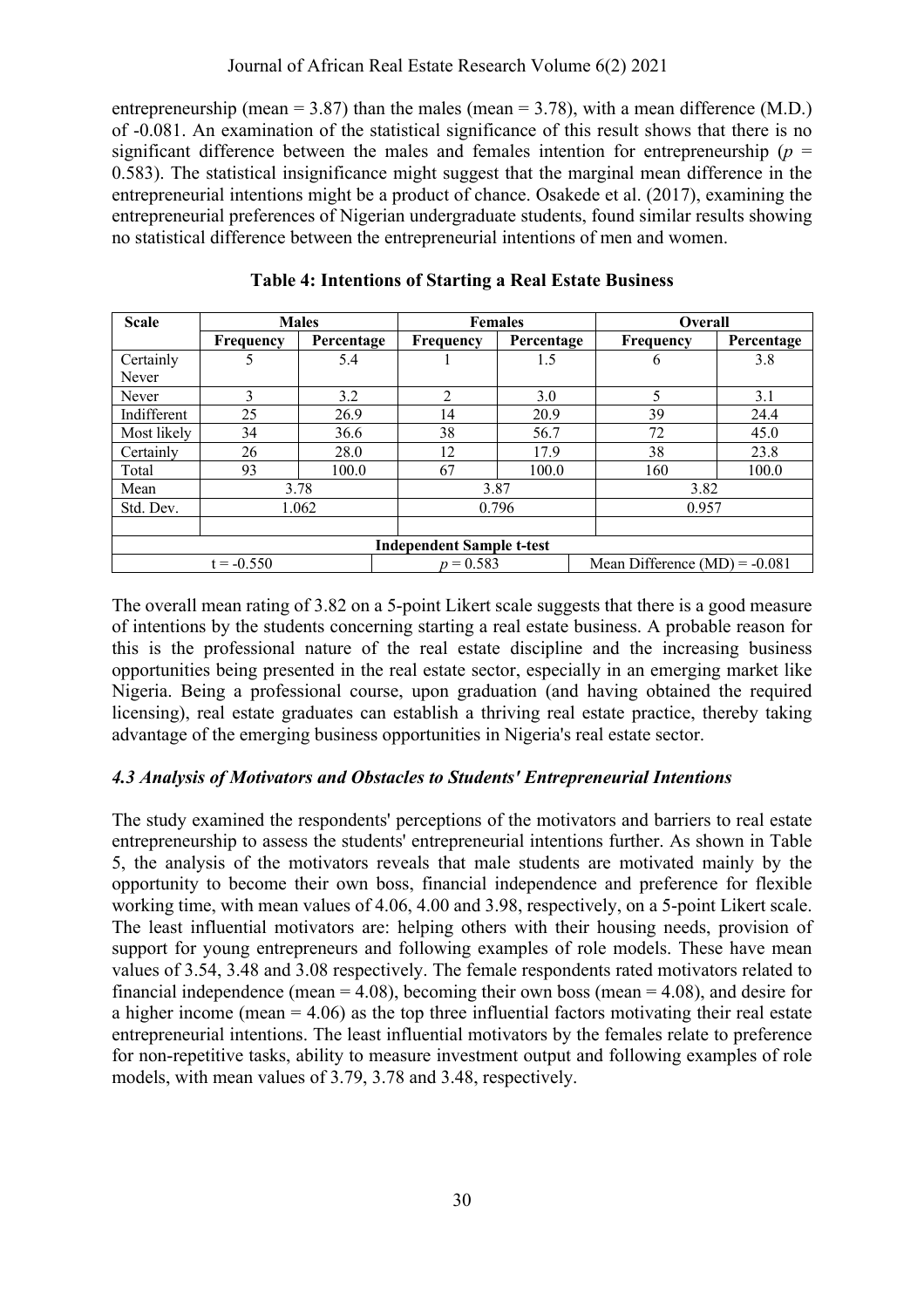| <b>Motivators</b>        | Male       |                | Female                 |                  | <b>Total</b> |                  |         | t-test        |         |
|--------------------------|------------|----------------|------------------------|------------------|--------------|------------------|---------|---------------|---------|
|                          | Mean(s.d)  | r              | Mean(s.d)              | r                | Mean(s.d)    | r                | t       | $p-$<br>value | M.D.    |
| To be my own boss        | 4.06(0.99) | $\mathbf{1}$   | 4.08(0.8)              | $\overline{2}$   | 4.06(0.94)   | $\mathbf{1}$     | $-0.13$ | 0.89          | $-0.02$ |
| To have financial        | 4.00(1.06) | $\overline{c}$ | 4.08(0.8)              | $\mathbf{1}$     | 4.03(0.98)   | $\overline{2}$   | $-0.49$ | 0.63          | $-0.08$ |
| freedom and              |            |                |                        |                  |              |                  |         |               |         |
| independence             |            |                |                        |                  |              |                  |         |               |         |
| Possibility of attaining | 3.97(1.03) | $\overline{4}$ | 4.06(0.9)              | $\overline{3}$   | 4.01(1.00)   | $\overline{3}$   | $-0.58$ | 0.56          | $-0.10$ |
| higher income            |            |                |                        |                  |              |                  |         |               |         |
| To realise my dream      | 3.90(1.19) | 9              | 4.02(0.8)              | $\overline{4}$   | 3.95(1.07)   | $\overline{4}$   | $-0.70$ | 0.50          | $-0.12$ |
| To take advantage of     | 3.94(1.09) | 5              | 3.92(0.8)              | $\mathbf{1}$     | 3.93(1.00)   | $\overline{5}$   | 0.13    | 0.89          | 0.02    |
| opportunities in the     |            |                |                        | 4                |              |                  |         |               |         |
| market                   |            |                |                        |                  |              |                  |         |               |         |
| The desire for           | 3.98(1.09) | $\overline{3}$ | 3.86(1.0)              | $\overline{c}$   | 3.93(1.05)   | 6                | 0.67    | 0.50          | 0.12    |
| freedom/flexible         |            |                |                        | $\theta$         |              |                  |         |               |         |
| working time             |            |                |                        |                  |              |                  |         |               |         |
| Increase my prestige     | 3.90(1.08) | 8              | 3.97(1.0)              | 9                | 3.93(1.06)   | $\overline{7}$   | $-0.40$ | 0.69          | $-0.07$ |
| and status               |            |                |                        |                  |              |                  |         |               |         |
| To have job security     | 3.90(0.99) | $\overline{7}$ | 3.95(1.0)              | $\mathbf{1}$     | 3.92(1.00)   | $\overline{8}$   | $-0.33$ | 0.74          | $-0.05$ |
|                          |            |                |                        | 1                |              |                  |         |               |         |
| For personal             | 3.93(1.06) | 6              | 3.91(1.0)              | $\mathbf{1}$     | 3.92(1.04)   | 9                | 0.16    | 0.87          | 0.03    |
| satisfaction and growth  |            |                |                        | 6                |              |                  |         |               |         |
| Ability to choose own    | 3.87(1.07) | 11             | 3.97(0.9)              | $\overline{7}$   | 3.91(1.01)   | $\mathbf{1}$     | $-0.60$ | 0.55          | $-0.10$ |
| work task                |            |                |                        |                  |              | $\boldsymbol{0}$ |         |               |         |
| The real estate business | 3.88(1.15) | 10             | 3.94(0.9)              | $\mathbf{1}$     | 3.90(1.06)   | $\,1$            | $-0.35$ | 0.73          | $-0.06$ |
| has the potential to     |            |                |                        | 3                |              | 1                |         |               |         |
| make me rich             |            |                |                        |                  |              |                  |         |               |         |
| To challenge me          | 3.82(1.16) | 13             | 3.98(0.9)              | 6                | 3.89(1.06)   | $\mathbf{1}$     | $-0.99$ | 0.33          | $-0.17$ |
|                          |            |                |                        |                  |              | $\sqrt{2}$       |         |               |         |
| Desire for               | 3.83(1.08) | 12             | 3.95(0.8)              | $\mathbf{1}$     | 3.88(0.99)   | $\overline{1}$   | $-0.78$ | 0.44          | $-0.13$ |
| independence             |            |                |                        | $\boldsymbol{0}$ |              | $\mathfrak{Z}$   |         |               |         |
| Personal fulfilment      | 3.77(1.14) | 16             | $\overline{3.97(0.9)}$ | $\overline{8}$   | 3.85(1.06)   | $\overline{1}$   | $-1.19$ | 0.24          | $-0.20$ |
|                          |            |                |                        |                  |              | $\overline{4}$   |         |               |         |
| I can cope with the job  | 3.79(1.14) | 15             | 3.90(0.8)              | $\mathbf{1}$     | 3.84(1.03)   | $\overline{1}$   | $-0.71$ | 0.48          | $-0.11$ |
| demand required in the   |            |                |                        | 7                |              | 5                |         |               |         |
| real estate business     |            |                |                        |                  |              |                  |         |               |         |
| practice                 |            |                |                        |                  |              |                  |         |               |         |
| To take advantage of     | 3.74(1.12) | 17             | 3.94(0.8)              | $\mathbf{1}$     | 3.82(1.02)   | $\mathbf{1}$     | $-1.27$ | 0.21          | $-0.20$ |
| my education and         |            |                |                        | 2                |              | 6                |         |               |         |
| training                 |            |                |                        |                  |              |                  |         |               |         |
| I enjoy motivating       | 3.68(1.09) | 18             | 4.00(0.8)              | 5                | 3.81(0.99)   | $\,1$            | $-2.09$ | $0.04*$       | $-0.32$ |
| others                   |            |                |                        |                  |              | $\boldsymbol{7}$ |         |               |         |
| To take advantage of     | 3.79(1.03) | 14             | 3.81(0.9)              | $\overline{c}$   | 3.80(0.98)   | $\mathbf 1$      | $-0.16$ | 0.87          | $-0.03$ |
| my innate business       |            |                |                        | 3                |              | 8                |         |               |         |
| talent                   |            |                |                        |                  |              |                  |         |               |         |
| To provide               | 3.67(1.22) | 19             | 3.89(1.1)              | $\mathbf{1}$     | 3.76(1.17)   | $\mathbf 1$      | $-1.18$ | 0.24          | $-0.23$ |
| employment               |            |                |                        | $8\,$            |              | $\mathbf{9}$     |         |               |         |
| I enjoy taking risks and | 3.66(1.13) | 20             | 3.87(0.9)              | $\mathbf{1}$     | 3.75(1.08)   | $\overline{2}$   | $-1.19$ | 0.24          | $-0.21$ |
| investing                |            |                |                        | 9                |              | $\boldsymbol{0}$ |         |               |         |
| Ability to measure the   | 3.64(0.95) | 21             | 3.78(1.0)              | $\overline{2}$   | 3.70(0.98)   | $\overline{2}$   | $-0.90$ | 0.37          | $-0.14$ |
| direct output of         |            |                |                        | 6                |              | 1                |         |               |         |
| investments              |            |                |                        |                  |              |                  |         |               |         |
| Preference for varied    | 3.63(1.03) | 22             | 3.79(0.9)              | $\sqrt{2}$       | 3.69(0.99)   | $\overline{c}$   | $-0.96$ | 0.34          | $-0.16$ |
| and non-repetitive       |            |                |                        | 5                |              | $\overline{2}$   |         |               |         |
| tasks                    |            |                |                        |                  |              |                  |         |               |         |

## **Table 5: Motivators of Entrepreneurial Intentions**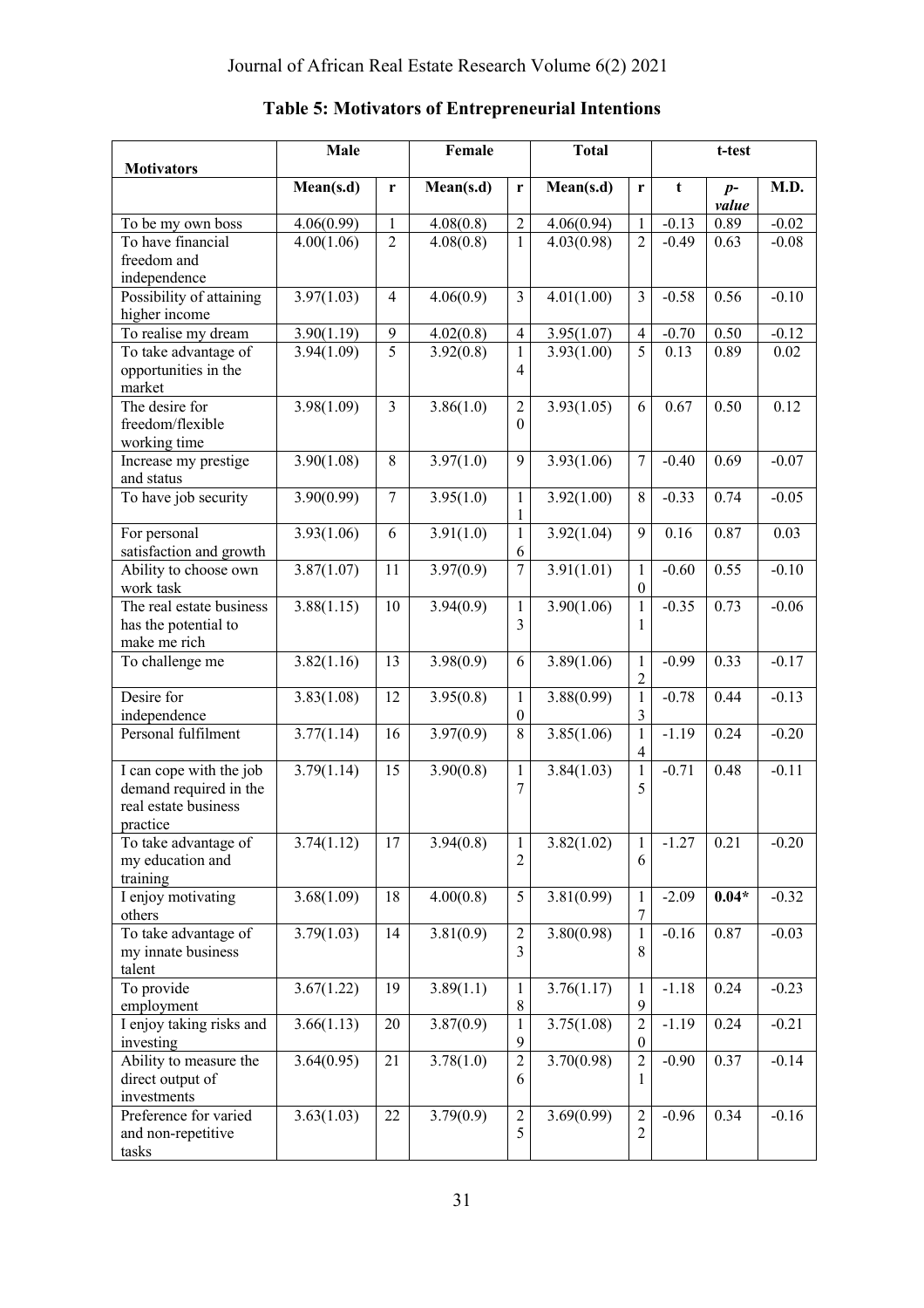| Good economic            | 3.62(1.20) | 23 | 3.80(1.0)  | 2              | 3.69(1.13) | 2              | $-0.96$ | 0.34    | $-0.17$ |
|--------------------------|------------|----|------------|----------------|------------|----------------|---------|---------|---------|
| environment              |            |    |            | 4              |            | 3              |         |         |         |
| To sustain the           | 3.56(1.26) | 24 | 3.83(0.9)  | $\overline{2}$ | 3.67(1.16) | 2              | $-1.49$ | 0.14    | $-0.27$ |
| entrepreneurial family   |            |    |            | 2              |            | 4              |         |         |         |
| culture                  |            |    |            |                |            |                |         |         |         |
| Helping others to fulfil | 3.54(1.14) | 25 | 3.84(0.9)  | $\overline{c}$ | 3.66(1.06) | $\overline{2}$ | $-1.80$ | $0.07*$ | $-0.30$ |
| their dreams/desires     |            |    |            |                |            | 5              |         | $\star$ |         |
| regarding                |            |    |            |                |            |                |         |         |         |
| housing/shelter          |            |    |            |                |            |                |         |         |         |
| To provide support for   | 3.48(1.14) | 26 | 3.91(0.9)  |                | 3.66(1.06) | $\overline{c}$ | $-2.56$ | $0.01*$ | $-0.42$ |
| younger real estate      |            |    |            |                |            | 6              |         |         |         |
| entrepreneurs            |            |    |            |                |            |                |         |         |         |
| Desire to follow the     | 3.08(1.34) | 27 | 3.48(1.3)  | $\overline{2}$ | 3.24(1.34) | $\overline{c}$ | $-1.86$ | $0.07*$ | $-0.41$ |
| example of role          |            |    |            |                |            | 7              |         | $\star$ |         |
| model(s)                 |            |    |            |                |            |                |         |         |         |
| Aggregate motivators     | 3.75(0.77) |    | 3.91(0.65) |                | 3.82(0.73) |                | $-1.32$ | 0.19    | $-0.16$ |

Journal of African Real Estate Research Volume 6(2) 2021

*\*p-value significant at 0.05, \*\* p-value significant at 0.10*

Overall, the results show a group of respondents are motivated by the yearning to be their own boss, financial freedom and attainment of higher income. These factors have mean values of 4.06, 4.03 and 4.01, respectively. The least influential motivating factors relate to helping others with their housing needs (mean  $= 3.66$ ), provision of support for young entrepreneurs (mean  $= 3.66$ ) and following examples of role models (mean  $= 3.24$ ).

The responses show the preferences of the respondents towards financial and flexibility motives. It might thus be concluded that financial motivations and the need for flexibility were influential drivers of the respondents' entrepreneurial intentions. The results showed that core real estate issues such as providing shelter, professional mentoring and role models were not rated as highly influential motivators. This might be due to the paucity of active and available mentors/real estate professionals who could serve as significant influencers and who are actively involved in capacity building for the younger real estate graduates. The result of the statistical significance at  $p < 0.05$  showed that there was no statistically significant difference between the ratings of the two categories of respondents across most of the variables, except for two items. These are satisfaction derived from motivating others at  $p = 0.04$  and providing support for young entrepreneurs at  $p = 0.01$ . Across most of the factors, the females rated the influences of the motivating factors more highly than their male counterparts, as shown by the negative mean differences. Perhaps because of the higher level of interest women have in real estate entrepreneurship (see Table 4), females perceive the motivators better than males.

Regarding the motivation, the desire for freedom/flexible working times, the ratings showed that both genders rated it highly. This further reinforces the value placed on flexible working time by real estate students in general. From a gendered perspective, this reinforces the submission of Meyer and Kyser (2019) that women take up entrepreneurship as it provides more flexibility.

Concerning the perceived obstacles to entrepreneurial intentions, the analysis presented in Table 6 reveals that the male students' entrepreneurial intentions are challenged by factors relating to start-up finance (mean = 3.85), collateral requirements (mean = 3.72) and a weak economic environment (mean = 3.51). Similarly, significant challenges as rated by the females relate to collateral requirements, start-up finance and cultural barriers. These have mean values of 3.69, 3.67 and 3.59 respectively. This rating underscores the importance of finance (start-up capital) and a conducive economic environment for entrepreneurial activities. This perception also aligns with the findings of Panda (2018) that women entrepreneurs in developing countries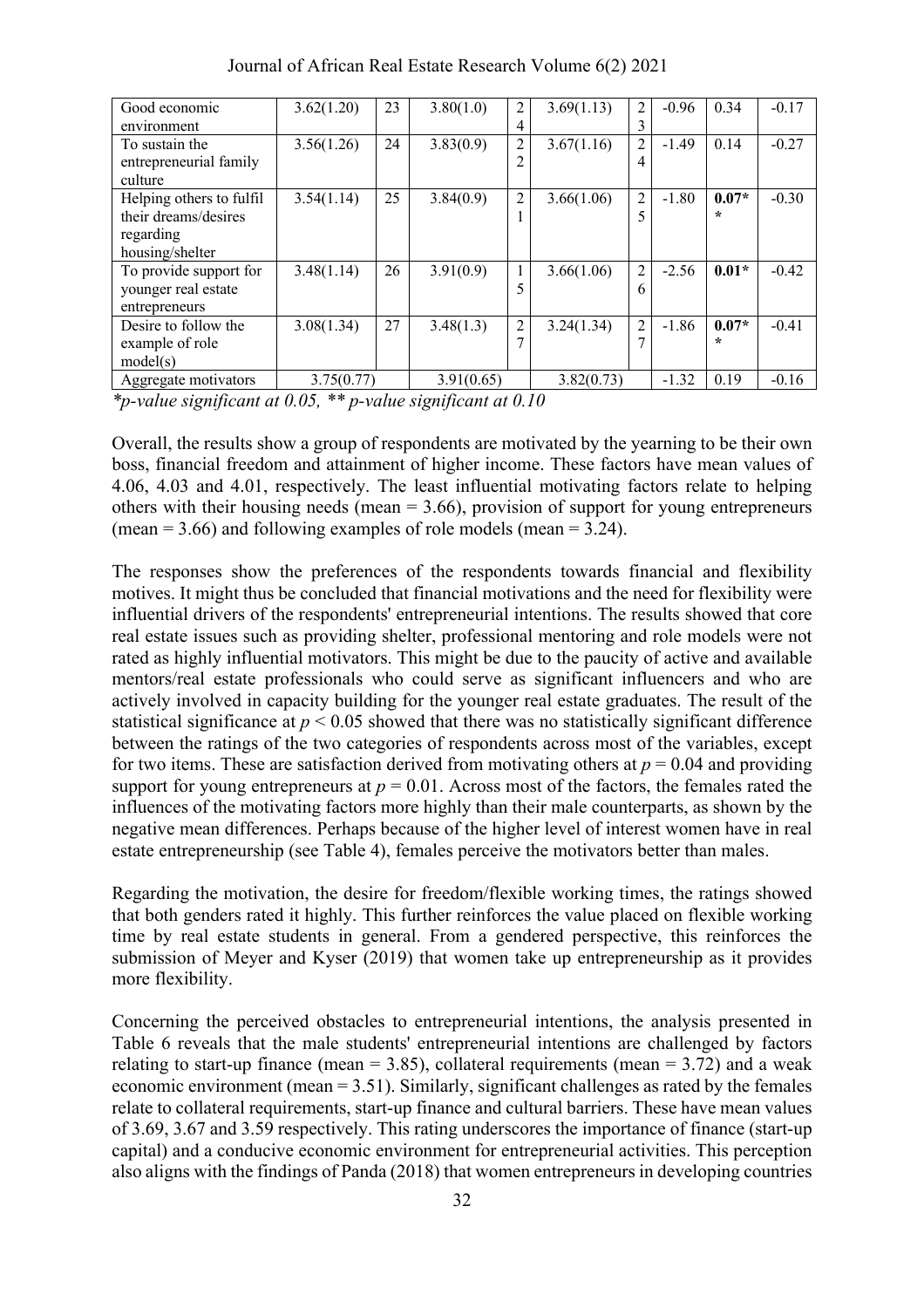are faced with constraints arising from difficulty in raising capital. This also supports the assertion of Anambane and Adom (2018) regarding the cultural and societal challenges that limit female entrepreneurial intentions. While these findings reinforce the importance of finance for start-up entrepreneurs, it also brings to the fore the cultural barriers faced by female entrepreneurs. Based on their cultural inclinations, women are often faced with limitations that may impact their entrepreneurial motivations, aspirations and performance as they are expected to conform to standard norms and conventions that may conflict with their entrepreneurial Role (Shelton, 2006, 2008; Hundera et al., 2019).

| Perceived                     | Male                    |                | Female     |                  | Overall    |                |                          | t-test   |          |
|-------------------------------|-------------------------|----------------|------------|------------------|------------|----------------|--------------------------|----------|----------|
| <b>Obstacles</b>              | Mean(S.D.)              | $\mathbf r$    | Mean(S.D.) | r                | Mean(S.D.) | r              | t                        | p-value  | M.D.     |
| Difficulty<br>in              | 3.85(1.26)              | $\mathbf{1}$   | 3.67(1.20) | $\overline{2}$   | 3.77(1.23) | $\mathbf{1}$   | 0.89                     | 0.38     | 0.18     |
| finance<br>obtaining          |                         |                |            |                  |            |                |                          |          |          |
| for a start-up                |                         |                |            |                  |            |                |                          |          |          |
| Lack of assets for            | 3.72(1.25)              | $\overline{2}$ | 3.69(1.12) | $\mathbf{1}$     | 3.71(1.20) | $\overline{2}$ | 0.15                     | 0.88     | 0.03     |
| collateral                    |                         |                |            |                  |            |                |                          |          |          |
| Weak<br>economic              | 3.51(1.25)              | 3              | 3.51(1.21) | $\boldsymbol{7}$ | 3.51(1.23) | $\overline{3}$ | 0.01                     | 0.99     | $0.00\,$ |
| environment                   |                         |                |            |                  |            |                |                          |          |          |
| rigorous<br>The               | 3.45(1.15)              | $\overline{4}$ | 3.56(1.14) | $\overline{4}$   | 3.49(1.14) | $\overline{4}$ |                          | 0.53     | $-0.12$  |
| registration process          |                         |                |            |                  |            |                | 0.63                     |          |          |
| with<br>the                   |                         |                |            |                  |            |                |                          |          |          |
| professional bodies           |                         |                |            |                  |            |                |                          |          |          |
| of<br>High<br>cost            | 3.34(1.26)              | $\overline{7}$ | 3.52(1.17) | 6                | 3.41(1.22) | 5              |                          | 0.39     | $-0.18$  |
| business                      |                         |                |            |                  |            |                | 0.86                     |          |          |
| registration                  |                         |                |            |                  |            |                |                          |          |          |
| Lack of personal              | 3.36(1.37)              | 6              | 3.42(1.23) | 9                | 3.38(1.31) | 6              | $\overline{a}$           | 0.77     | $-0.06$  |
| savings                       |                         |                |            |                  |            |                | 0.29                     |          |          |
| of<br>Lack                    | 3.36(1.14)              | 5              | 3.34(1.09) | 12               | 3.35(1.12) | $\overline{7}$ | 0.10                     | 0.92     | 0.02     |
| information<br>about          |                         |                |            |                  |            |                |                          |          |          |
| any<br>government             |                         |                |            |                  |            |                |                          |          |          |
| that<br>agency<br>can         |                         |                |            |                  |            |                |                          |          |          |
| assist in funding             |                         |                |            |                  |            |                |                          |          |          |
| real estate business          |                         |                |            |                  |            |                |                          |          |          |
| Cultural barriers to          | 3.13(1.13)              | $\mathbf{1}$   | 3.59(1.09) | $\mathfrak{Z}$   | 3.32(1.13) | 8              | $\blacksquare$           | $0.01*$  | $-0.46$  |
| starting a real estate        |                         | $\overline{2}$ |            |                  |            |                | 2.51                     |          |          |
| business                      |                         |                |            |                  |            |                |                          |          |          |
| uncertainty<br>Future         | 3.23(1.11)              | $\mathbf{1}$   | 3.32(1.21) | 13               | 3.27(1.15) | 9              | $\blacksquare$           | 0.62     | $-0.09$  |
| about<br>the<br>local         |                         | $\mathbf{0}$   |            |                  |            |                | 0.50                     |          |          |
| market<br>business<br>Fear of |                         | 8              |            |                  |            | 12             |                          | 0.93     | $-0.02$  |
| failure                       | 3.25(1.25)              |                | 3.27(1.26) | 15               | 3.26(1.25) |                | $\overline{a}$<br>0.08   |          |          |
| The risk involved             | 3.07(1.20)              | $\mathbf{1}$   | 3.54(1.18) | 5                | 3.26(1.21) | 11             |                          | $0.02*$  | $-0.47$  |
| does not match the            |                         | 5              |            |                  |            |                | 2.43                     |          |          |
| time and effort               |                         |                |            |                  |            |                |                          |          |          |
| Perceived                     | 3.12(1.20)              | $\mathbf{1}$   | 3.46(1.13) | $8\,$            | 3.26(1.18) | 10             | $\overline{a}$           | $0.08**$ | $-0.34$  |
| discrimination                |                         | $\overline{4}$ |            |                  |            |                | 1.77                     |          |          |
| against<br>female             |                         |                |            |                  |            |                |                          |          |          |
| entrepreneurs                 |                         |                |            |                  |            |                |                          |          |          |
| Difficult to find the         | $3.\overline{13(1.19)}$ | $\mathbf{1}$   | 3.41(1.16) | $10\,$           | 3.25(1.18) | 13             | $\overline{\phantom{a}}$ | 0.14     | $-0.28$  |
| right partners<br>to          |                         | $\mathfrak{Z}$ |            |                  |            |                | 1.47                     |          |          |
| start a real estate           |                         |                |            |                  |            |                |                          |          |          |
| business                      |                         |                |            |                  |            |                |                          |          |          |
| Lack of real estate           | 3.24(1.30)              | 9              | 3.16(1.30) | 17               | 3.21(1.30) | 14             | 0.36                     | 0.72     | 0.08     |
| business experience           |                         |                |            |                  |            |                |                          |          |          |
| Lack of real estate           | 3.15(1.16)              | $\mathbf{1}$   | 3.27(1.21) | 14               | 3.20(1.18) | 15             |                          | 0.55     | $-0.12$  |
| business<br>skills            |                         | $\mathbf{1}$   |            |                  |            |                | $0.60\,$                 |          |          |

| <b>Table 6: Barriers to Entrepreneurial Intentions</b> |
|--------------------------------------------------------|
|--------------------------------------------------------|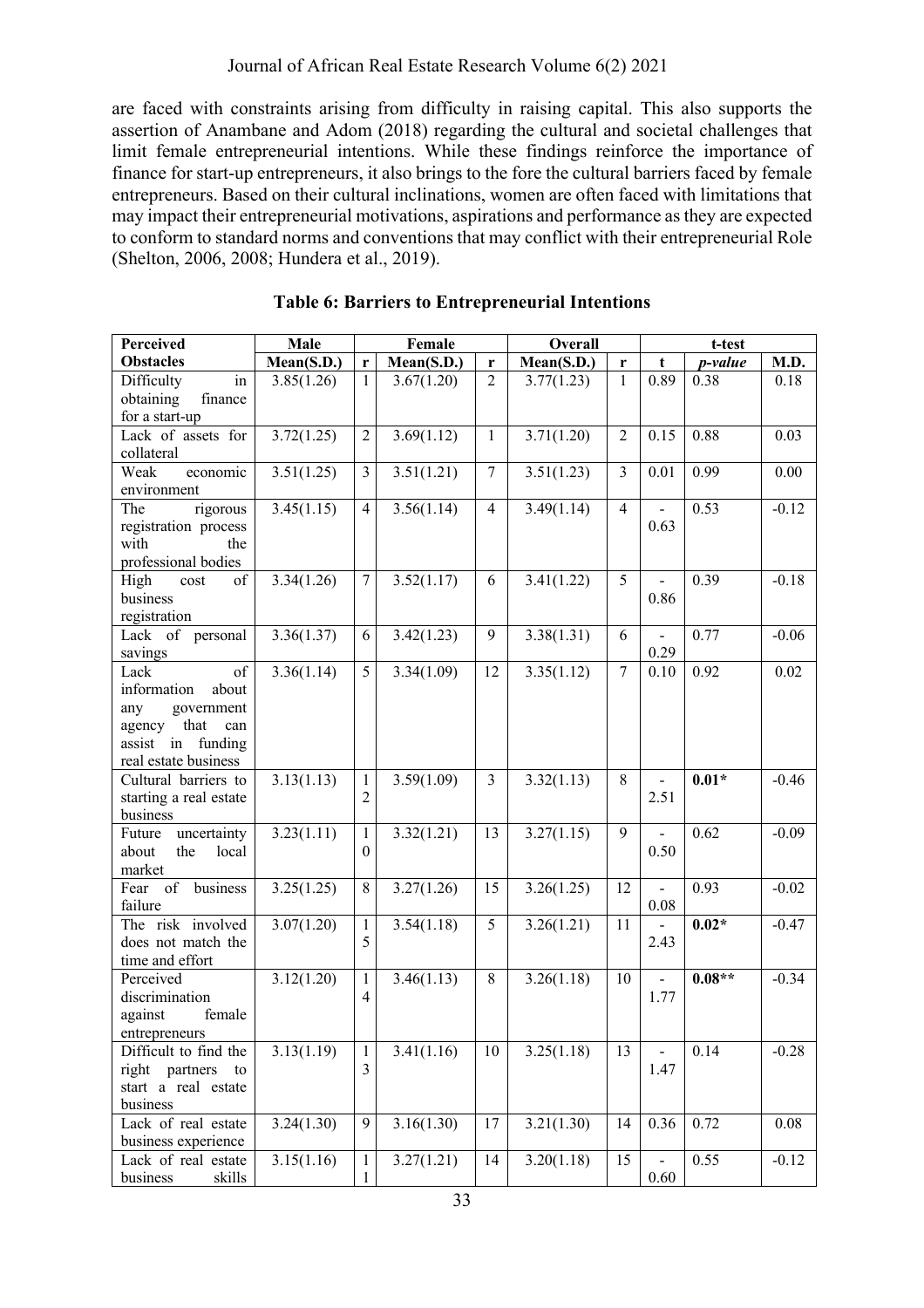| (financial,<br>marketing)                                                         |            |                            |            |    |            |    |                                  |          |         |
|-----------------------------------------------------------------------------------|------------|----------------------------|------------|----|------------|----|----------------------------------|----------|---------|
| of<br>Lack<br>information<br>about                                                | 3.02(1.30) | 1<br>6                     | 3.35(1.23) | 11 | 3.15(1.28) | 16 | -<br>1.55                        | 0.12     | $-0.33$ |
| how to start a real<br>estate business                                            |            |                            |            |    |            |    |                                  |          |         |
| in<br>Difficulty<br>others<br>convincing<br>about real<br>estate<br>business idea | 2.95(1.16) | 1<br>8                     | 3.23(1.25) | 16 | 3.10(1.21) | 17 | 1.89                             | $0.06**$ | $-0.37$ |
| The risk in real<br>estate practice<br>far<br>the<br>outweighs<br>benefits        | 2.98(1.09) | 1                          | 3.11(1.11) | 19 | 3.03(1.10) | 18 | $\overline{\phantom{0}}$<br>0.74 | 0.46     | $-0.13$ |
| of<br>Lack<br>support<br>real<br>estate<br>from<br>business mentors               | 2.87(1.28) | 1<br>9                     | 3.13(1.24) | 18 | 2.97(1.26) | 19 | 1.25                             | 0.21     | $-0.26$ |
| of<br>Lack<br>support<br>from family and/or<br>friends                            | 2.80(1.16) | $\overline{c}$<br>$\Omega$ | 2.74(1.30) | 20 | 2.78(1.22) | 20 | 0.31                             | 0.76     | 0.06    |
| Aggregate obstacles                                                               | 3.22(0.75) |                            | 3.37(0.79) |    | 3.29(0.77) |    | 1.20                             | 0.23     | $-0.15$ |

Journal of African Real Estate Research Volume 6(2) 2021

*\*p-value significant at 0.05, \*\* p-value significant at 0.10*

The least influential inhibitors by the males are the support from real estate mentors (mean = 2.87) and support from family and/or friends (mean = 2.80). However, the least rated inhibitors by the females are greater perception of risk than the benefits (mean = 3.11) and support from family and friends (mean  $= 2.74$ ). Though these obstacles were the least influential, their mean values are close to the midpoint (3.00). Hence, these factors could still be considered major inhibitors to the respondents' entrepreneurial intention. The results of the aggregated responses present a similar outcome to the findings along gender lines. Factors such as start-up finance, collateral requirements and a weak economic environment were highly influential obstacles to entrepreneurial intentions. The least influential debacles relate to risk perception, real estate business mentors' support, and family and/or friends. It thus appears that there is some measure of support from family and friends regarding the entrepreneurial intentions of the respondents. The females rated a lower level of obstacles relating to getting support from family and/or friends; this might suggest that female students receive support from their families even though it is not a typical line of work for a female to enter into.

The findings suggest that societal perceptions influence the entrepreneurial intentions of female real estate students in Nigeria. The perception of the females regarding the influences of obstacles was higher than the male students, as evidenced by the negative mean differences (M.D.) for most of the factors and -0.15 on the aggregate. Perhaps, owing to the gender bias nature of the industry (Poon & Brownlow, 2016), females might be expected to have a higher level of inhibition towards real estate entrepreneurship than their male counterparts. However, the mean difference of -0.46 for cultural barriers to starting a real estate business is noted. Suffice to note that cultural barriers such as perceptions about female entrepreneurs and the reservations about their capacities, perhaps owing to the expectations that the business would fail, often limit their chances of getting the needed cooperation for the entrepreneurial drive. An examination of the statistical variation between the two categories of respondents showed that only two obstacles relating to cultural barriers and perception of the risk-return benefits were statistically significant at *p* < 0.05. Perceived discrimination against female entrepreneurs and difficulty convincing others about real estate business, having negative mean differences, were statistically significant at the 10% level.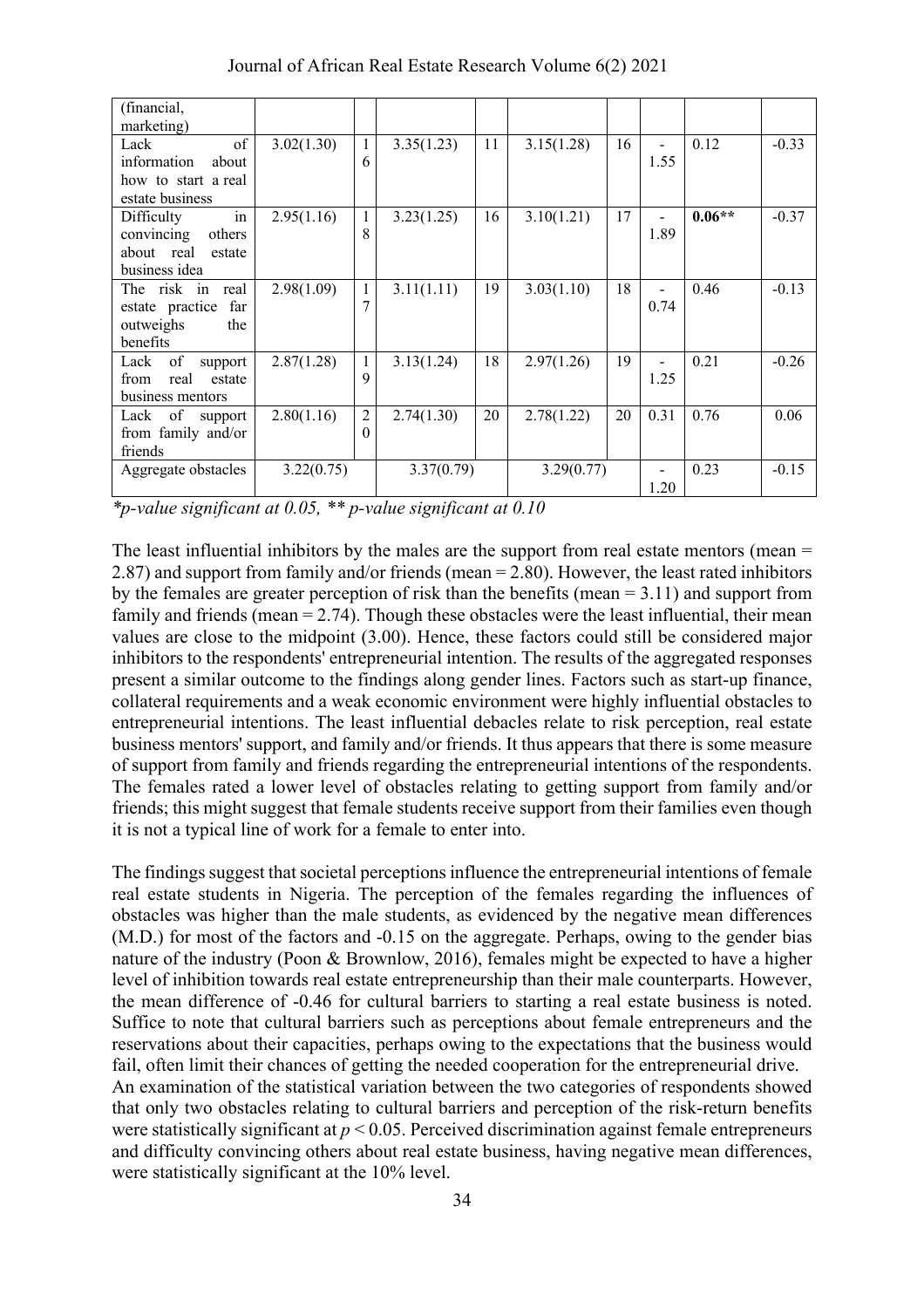## *4.4 Grouping of Factors Influencing Entrepreneurial Intentions*

The study sought to identify important variables influencing entrepreneurial intentions based on gender differences. Some dependent variables having similar underlying components may be correlated with one another. The P.C.A. was adopted to summarise the variables into a few groups/clusters of the original variables to identify the underlying correlations easily. Across the two categories of respondents, the P.C.A. of the motivating factors showed that the factors satisfied the factorability criteria, having Keiser Meyer Olkin (K.M.O.) values of 0.892 and 0.790 for the males and females, respectively. This suggests that the correlation loadings of the variables are compact and that reliable factors will be obtained based on the P.C.A. Also, Bartlett's Test of Sphericity reached a statistically significant level, with a *p-*value= 0.000.

As presented in Table 7, the male respondents showed a three-factor solution explaining 60.57% of the total variance. The first factor, labelled flexibility/financial, explains 27.61% of the total variance, while the second factor, explaining 18.88% of the total variance, relates to self-perception/entrepreneurial interest. The third factor is mentoring/socio-economic factors. This explains 14.084% of the total variance.

| Component      |              | <b>Initial Eigenvalues</b> |                             |              |                    | <b>Extraction Sums of Squared Loadings</b> | <b>Rotation Sums of Squared</b><br>Loadings |                    |                                 |  |
|----------------|--------------|----------------------------|-----------------------------|--------------|--------------------|--------------------------------------------|---------------------------------------------|--------------------|---------------------------------|--|
|                | <b>Total</b> | $%$ of<br>variance         | Cumulative<br>$\frac{6}{9}$ | <b>Total</b> | $%$ of<br>variance | Cumulative %                               | <b>Total</b>                                | $%$ of<br>variance | Cumul<br>ative<br>$\frac{6}{9}$ |  |
| <b>Males</b>   |              |                            |                             |              |                    |                                            |                                             |                    |                                 |  |
|                | 13.46        | 49.85                      | 49.84                       | 13.46        | 49.85              | 49.85                                      | 7.45                                        | 27.61              | 27.61                           |  |
|                | .50          | 5.56                       | 55.41                       | 1.50         | 5.56               | 55.40                                      | 5.10                                        | 18.88              | 46.48                           |  |
|                | .39          | 5.16                       | 60.57                       | 1.39         | 5.16               | 60.57                                      | 3.80                                        | 14.08              | 60.57                           |  |
| <b>Females</b> |              |                            |                             |              |                    |                                            |                                             |                    |                                 |  |
|                | 13.16        | 48.74                      | 48.74                       | 13.16        | 48.74              | 48.74                                      | 6.62                                        | 24.52              | 24.52                           |  |
|                | 2.46         | 9.10                       | 57.85                       | 2.46         | 9.10               | 57.85                                      | 6.18                                        | 22.87              | 47.39                           |  |
| 3              | .50          | 5.579                      | 63.42                       | 1.50         | 5.57               | 63.42                                      | 4.33                                        | 16.03              | 63.42                           |  |

|  |  | <b>Table 7: Total Variance Explained Table for Motivating Factors</b> |  |
|--|--|-----------------------------------------------------------------------|--|
|  |  |                                                                       |  |

*Extraction Method: Principal Component Analysis.*

The analysis of the female students (Table 7) showed that three factors were extracted, explaining 63.42% of the total variance. The first factor, labelled entrepreneurial interest/financial factors, explains 24.52% of the total variance. The second and third factors relate to economic factors and personal preference/fulfilment. These explain 22.87% and 16.03% of the total variance, respectively.

Table 8 gives the details of the extraction and factor loadings concerning the motivating factors for either gender. An examination of the variance of the motivators to ascertain their relative influence showed that flexibility/financial factors were the most influential in determining the entrepreneurial intentions of the male respondents. This is followed by selfperception/entrepreneurial interest and mentoring/socio-economic factors (decreasing order). However, the motivations for female students in reducing order are entrepreneurial interest/financial factors, economic factors and personal preference/fulfilment. Thus while different factors influence either gender, economic/financial benefits are a common denominator across both categories of respondents. The finding on motivators relating to the influence of economic consideration is consistent with the study of Pruett *et al.* (2009).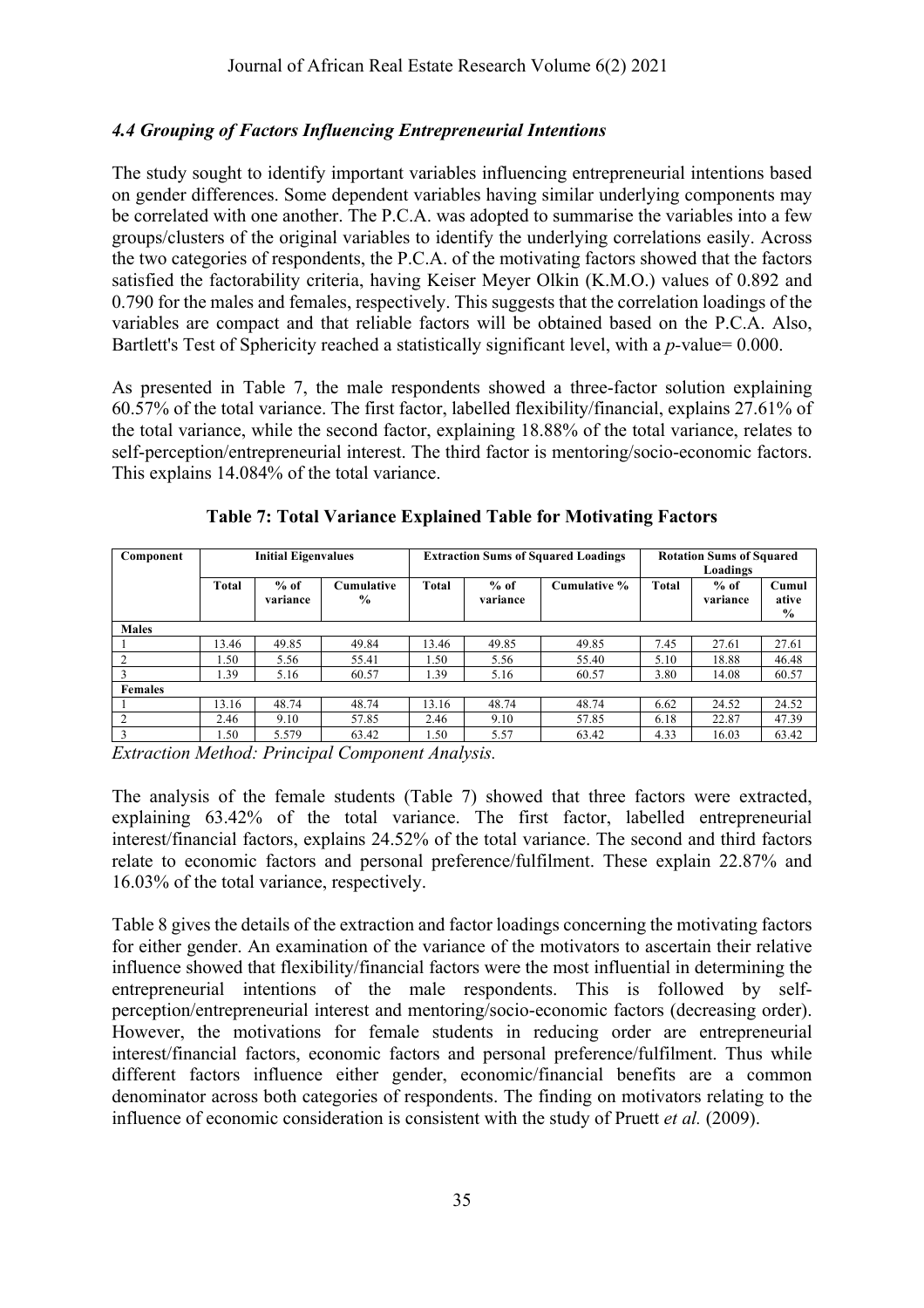|                | <b>Factors/items</b>                              | Loadings | <b>Extraction</b> | Percentage of<br>Variance |
|----------------|---------------------------------------------------|----------|-------------------|---------------------------|
| <b>Males</b>   |                                                   |          |                   |                           |
| 1              | <b>Flexibility/Financial Factors</b>              | 27.61    |                   |                           |
|                | To be my own boss                                 | .790     | .714              |                           |
|                | To take advantage of opportunities in the market  | .769     | .751              |                           |
|                | Desire for independence                           | .738     | .719              |                           |
|                | To have job security                              | .738     | .708              |                           |
|                | For personal satisfaction and growth              | .689     | .573              |                           |
|                | To have financial freedom and independence        | .683     | .661              |                           |
|                | The desire for freedom/flexible working time      | .683     | .645              |                           |
|                | Ability to choose own work task                   | .636     | .670              |                           |
|                | To realise my dream                               | .615     | .580              |                           |
|                | Possibility of attaining higher income            | .603     | .631              |                           |
| $\sqrt{2}$     | <b>Self-perception/Entrepreneurial Interest</b>   |          |                   | 18.88                     |
|                | I enjoy taking risks and investing                | .793     | .659              |                           |
|                | To sustain the entrepreneurial family culture     | .707     | .569              |                           |
| $\mathfrak{Z}$ | <b>Mentoring/Socioeconomic Factors</b>            |          |                   | 14.08                     |
|                | To provide support for younger real estate        | .736     | .591              |                           |
|                | entrepreneurs                                     |          |                   |                           |
|                | Follow the example of my role model(s)            | .719     | .604              |                           |
|                | To provide employment                             | .650     | .722              |                           |
| <b>Females</b> |                                                   |          |                   |                           |
| 1              | <b>Entrepreneurial Interest/Financial Factors</b> |          |                   | 24.52                     |
|                | To sustain the entrepreneurial family culture     | .779     | .649              |                           |
|                | The real estate business has the potential to     | .754     | .636              |                           |
|                | make me rich                                      |          |                   |                           |
|                | To have financial freedom and independence        | .719     | .582              |                           |
|                | Possibility of gaining higher income              | .717     | .648              |                           |
|                | I enjoy motivating others                         | .670     | .622              |                           |
|                | Ability to choose own work task                   | .660     | .609              |                           |
|                | Good economic environment                         | .646     | .485              |                           |
|                | Increase my prestige and status                   | .616     | .523              |                           |
| $\overline{2}$ | <b>Economic Factors</b>                           | 22.87    |                   |                           |
|                | To provide employment                             | .840     | .788              |                           |
|                | To provide support for younger real estate        | .837     | .772              |                           |
|                | entrepreneurs                                     |          |                   |                           |
|                | To take advantage of my innate business talent    | .835     | .785              |                           |
|                | To have job security                              | .821     | .760              |                           |
|                | For personal satisfaction and growth              | .808     | .705              |                           |
|                | To take advantage of opportunities in the market  | .770     | .762              |                           |
| 3              | <b>Personal Preference/Fulfilment</b>             |          |                   | 16.03                     |
|                | Love varied and non-repetitive tasks              | .795     | .765              |                           |
|                | Ability to measure the direct output of           | .752     | .714              |                           |
|                | investments                                       |          |                   |                           |
|                | Follow the example of my role model(s)            | .746     | .613              |                           |
|                | To challenge me                                   | .612     | .698              |                           |

**Table 8: Rotated Component Matrix for Motivating Factors**

*Extraction Method: Principal Component Analysis Rotation Method: Varimax with Kaiser Normalisation.*

Regarding the perceived obstacles to the students' entrepreneurial intentions, the factorability test gave K.M.O. values of 0.832 and 0.768 for the males and females, respectively, with significant levels of  $p = 0.000$ . This implies that the data set satisfies the factorability criteria. Subsequently, a four-factor solution (Table 9) explaining 64.29% of the total variance was extracted for the males. The first factor - support system/marketability skills accounted for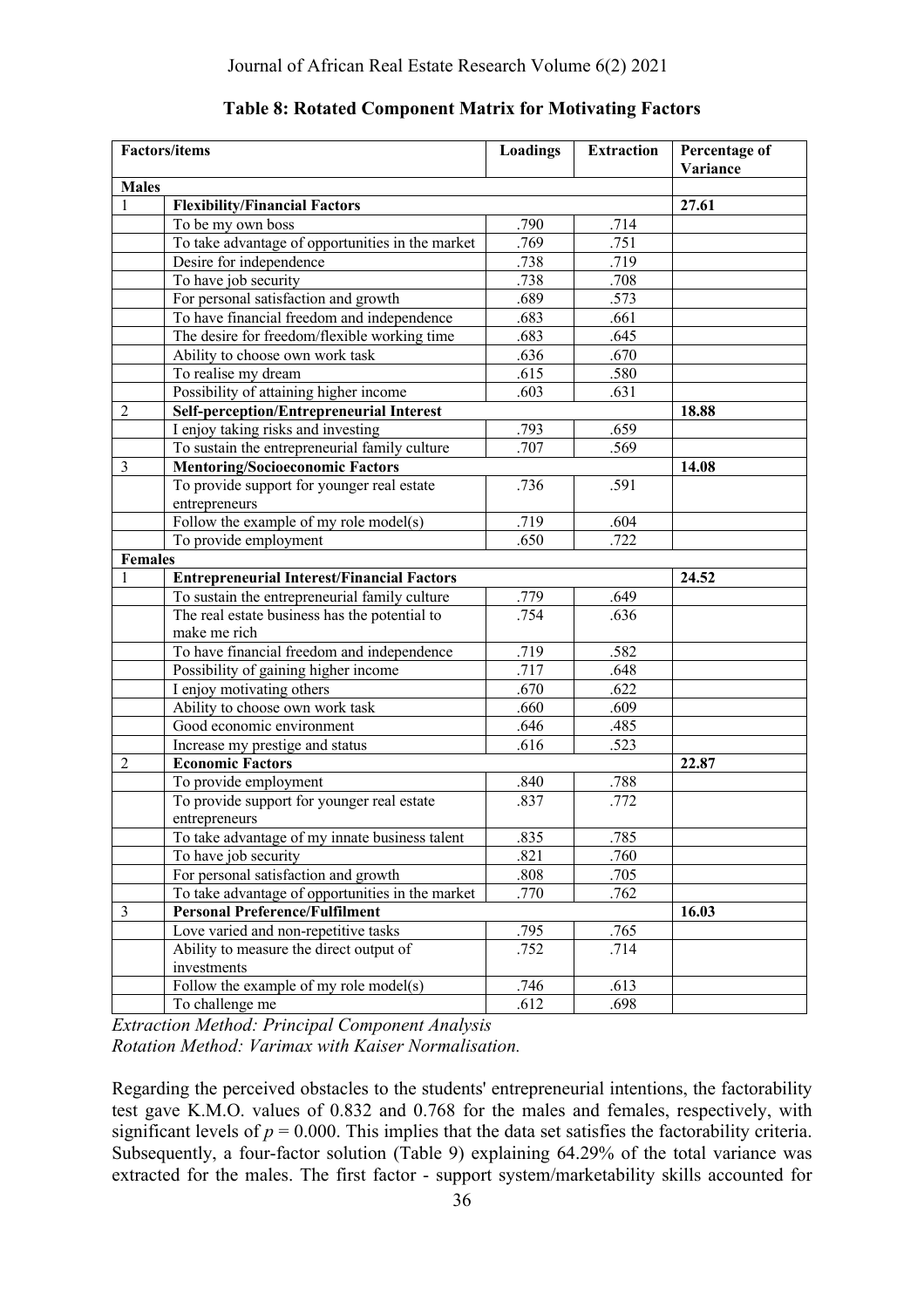18.94% of the total variance. While the second factor relates to economic influence/market information, the third factor pertains to finance. These explained 15.45% and 15.09% of the total variance, respectively. The fourth factor, risk perception/cultural barriers, accounted for 14.80% of the total variance.

| Component      | <b>Initial Eigenvalues</b> |                    |                    | <b>Extraction Sums of Squared</b><br>Loadings |                    |                           | <b>Rotation Sums of Squared Loadings</b> |                    |                                    |
|----------------|----------------------------|--------------------|--------------------|-----------------------------------------------|--------------------|---------------------------|------------------------------------------|--------------------|------------------------------------|
|                | <b>Total</b>               | $%$ of<br>variance | Cumulativ<br>$e\%$ | <b>Total</b>                                  | $%$ of<br>variance | <b>Cumulative</b><br>$\%$ | <b>Total</b>                             | $%$ of<br>variance | <b>Cumulative</b><br>$\frac{6}{9}$ |
| <b>Males</b>   |                            |                    |                    |                                               |                    |                           |                                          |                    |                                    |
|                | 7.88                       | 39.39              | 39.39              | 7.88                                          | 39.39              | 39.39                     | 3.79                                     | 18.95              | 18.95                              |
| 2              | 2.20                       | 11.02              | 50.40              | 2.20                                          | 11.02              | 50.40                     | 3.09                                     | 15.45              | 34.39                              |
| 3              | 1.47                       | 7.35               | 57.75              | 1.47                                          | 7.35               | 57.75                     | 3.02                                     | 15.10              | 49.49                              |
| 4              | 1.31                       | 6.54               | 64.30              | 1.31                                          | 6.54               | 64.30                     | 2.96                                     | 14.80              | 64.30                              |
| <b>Females</b> |                            |                    |                    |                                               |                    |                           |                                          |                    |                                    |
|                | 9.02                       | 45.09              | 45.09              | 9.02                                          | 45.09              | 45.09                     | 4.61                                     | 23.04              | 23.04                              |
| $\overline{2}$ | 2.12                       | 10.58              | 55.67              | 2.12                                          | 10.58              | 55.67                     | 3.77                                     | 18.87              | 41.91                              |
| 3              | 1.68                       | 8.41               | 64.08              | 1.68                                          | 8.41               | 64.08                     | 3.13                                     | 15.65              | 57.56                              |
| 4              | 1.06                       | 5.31               | 69.39              | 1.06                                          | 5.31               | 69.39                     | 2.37                                     | 11.83              | 69.39                              |

**Table 9: Total Variance Explained Table for Inhibiting Factors**

*Extraction Method: Principal Component Analysis*

The P.C.A. of the female students showed a four-factor solution (Table 9), explaining 69.39% of the total variance. The first factor relates to the market environment/support system, and the second relates to cultural/discriminatory practices and risk perception. These two explain 23.04% and 18.87% of the total variance. While the third component relates to finance, accounting for 15.65% of the cumulative variance. The fourth factor, market experience/information, accounted for 11.83% of the total variance.

Table 10 shows the variable loading for each component based on gender differentiation. An examination of the variances to ascertain the relative influence of each of the factors for either gender reveals that support system/marketability skills were the major inhibiting factor for the males'. This is followed by economic influence/experience, finance and risk perception/cultural barriers, decreasing order of importance. Variables loaded under support system/marketability skills include difficulty convincing others about the real estate business, lack of support from real estate mentors, difficulty finding the right partners, and lack of support from family and/or friends. The high cost of business registration, weak economic environment, and lack of information about starting a real estate business are factors loaded under the economic influence and market information.

Regarding factors relating to finance, this includes a lack of assets to use as collateral, difficulty in obtaining finance for establishing a venture and lack of personal savings. The last component for the men is risk perception/cultural barriers had two variables. These risks do not match the time and effort and cultural barriers to real estate as variables loaded.

However, for the females, the inhibiting factors are market environment/support system, cultural/discriminatory practices and personal risk perception, finance and experience in the real estate business. The first factor, market environment/support system, had variables such as fear of business failure, the fear of the risks associated with real estate entrepreneurship, fear of uncertainty regarding the local real estate market, lack of support from real estate business mentors, lack of support from family and/or friends. Variables such as cultural barriers to starting a real estate business, the risk involved in not matching the time and effort, and discrimination against female entrepreneurs were loaded under the second factor. The third component, finance, is detailed in the previous paragraph. The last component for the females,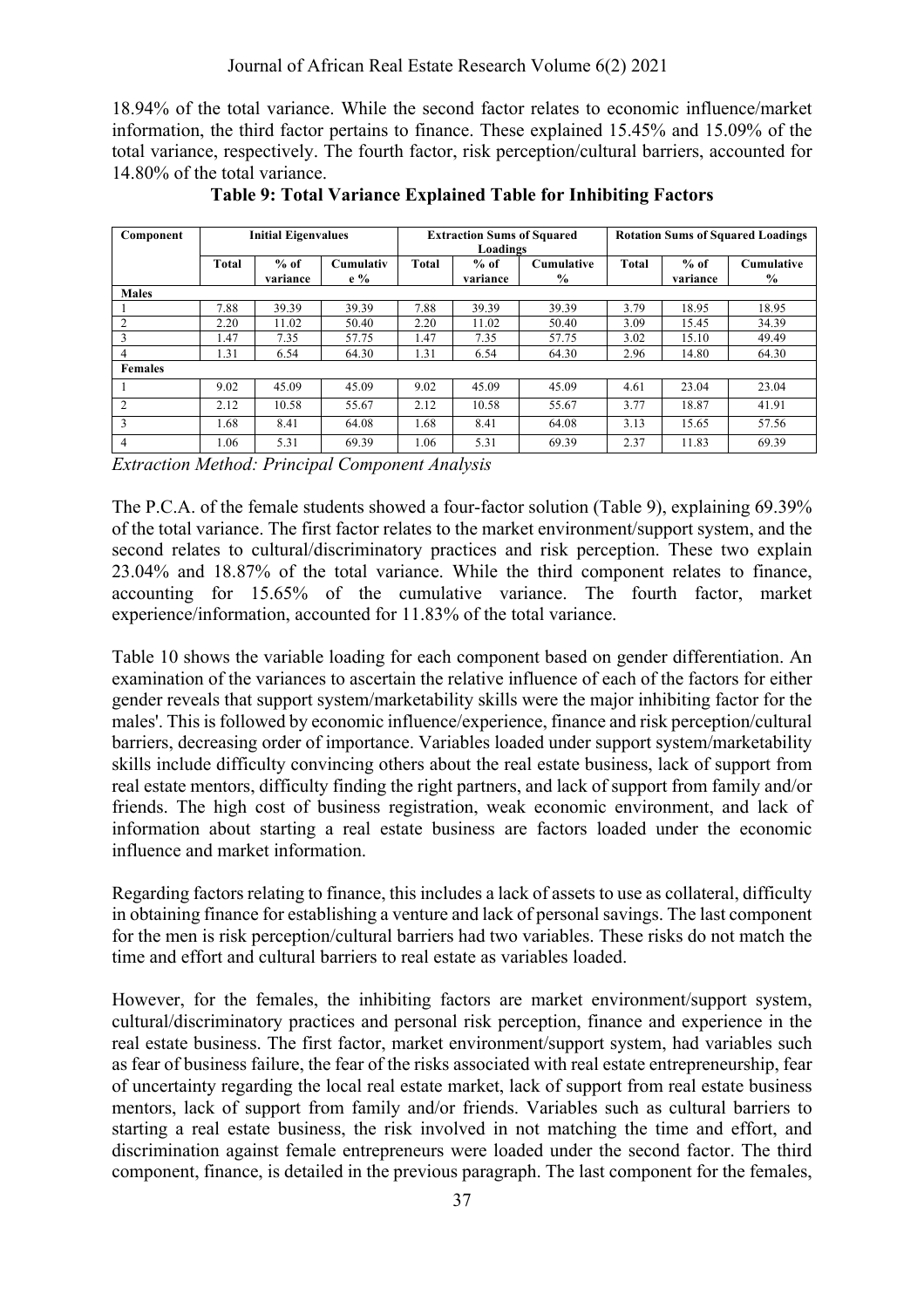market experience/information, had two variables: lack of real estate business experience and lack of information about starting a real estate business. A comparative analysis shows that the effect of cultural/discriminatory barriers appears more dominant for females. While this corroborates previous submissions, the implication of this reflects the need for a conducive socio-cultural environment where entrepreneurship ideas are allowed to thrive irrespective of gender and socio-cultural inclinations. A common inhibiting factor across both categories of respondents is finance. Entrepreneurship thrives on funding, and lack of finance impacts the interest and capacity of nascent entrepreneurs.

|                                                                 | <b>Factor/Items</b>                                                                   | Loadings     | <b>Extraction</b> | Percentage of |  |  |  |
|-----------------------------------------------------------------|---------------------------------------------------------------------------------------|--------------|-------------------|---------------|--|--|--|
|                                                                 |                                                                                       |              |                   | Variance      |  |  |  |
| <b>Males</b><br><b>Support System/Marketability Skills</b><br>1 |                                                                                       |              |                   |               |  |  |  |
|                                                                 | Difficulty in convincing others about real estate business idea                       | 18.95        |                   |               |  |  |  |
|                                                                 | Lack of support from real estate business mentors                                     | .800<br>.767 | .702<br>.626      |               |  |  |  |
|                                                                 | Difficult to find the right partners to start a real estate business                  | .717         | .655              |               |  |  |  |
|                                                                 | Lack of support from family and/or friends                                            | .625         | .546              |               |  |  |  |
| $\overline{2}$                                                  | <b>Economic Influence/Market Information</b>                                          |              |                   | 15.45         |  |  |  |
|                                                                 | High cost of business registration                                                    | .858         | .772              |               |  |  |  |
|                                                                 | Weak economic environment                                                             | .616         | .651              |               |  |  |  |
|                                                                 | Lack of information about how to start a real estate business                         | .600         | .598              |               |  |  |  |
| $\mathbf{3}$                                                    | <b>Finance</b>                                                                        |              |                   | 15.10         |  |  |  |
|                                                                 | Lack of assets for collateral                                                         | .869         | .792              |               |  |  |  |
|                                                                 | Difficulty in obtaining bank finance for a start-up                                   | .848         | .752              |               |  |  |  |
|                                                                 | Lack of personal savings                                                              | .746         | .570              |               |  |  |  |
| 4                                                               | <b>Risk Perception/Cultural Barriers</b>                                              |              |                   | 14.80         |  |  |  |
|                                                                 | The risk involved does not match the time and effort                                  |              |                   |               |  |  |  |
|                                                                 |                                                                                       | .841<br>.819 | .734<br>.768      |               |  |  |  |
|                                                                 | Cultural barriers to starting a real estate business                                  |              |                   |               |  |  |  |
| <b>Females</b>                                                  |                                                                                       |              |                   | 23.04         |  |  |  |
| 1                                                               | <b>Market Environment/Support System</b>                                              |              |                   |               |  |  |  |
|                                                                 | Fear of business failure                                                              | .796<br>.795 | .721<br>.729      |               |  |  |  |
|                                                                 | The risk in real estate practice is too much to allow me to engage in the<br>practice |              |                   |               |  |  |  |
|                                                                 | Future uncertainty about the local market                                             | .787         | .699              |               |  |  |  |
|                                                                 | Lack of support from real estate business mentors                                     | .732         | .685              |               |  |  |  |
|                                                                 | Lack of support from family and/or friends                                            | .724         | .654              |               |  |  |  |
| $\overline{2}$                                                  | <b>Cultural/Discriminatory Practices and Risk Perception</b>                          | 18.87        |                   |               |  |  |  |
|                                                                 | Cultural barriers to starting a real estate business                                  | .851         | .804              |               |  |  |  |
|                                                                 | The risk involved does not match the time and effort                                  | .815         | .767              |               |  |  |  |
|                                                                 | Perceived discrimination against female entrepreneurs                                 | .771         | .748              |               |  |  |  |
| 3                                                               | <b>Finance</b>                                                                        | 15.65        |                   |               |  |  |  |
|                                                                 | Difficulty in obtaining bank finance for a start-up                                   | .877         | .855              |               |  |  |  |
|                                                                 | Lack of assets for collateral                                                         | .806         | .824              |               |  |  |  |
|                                                                 | Lack of personal savings                                                              | .791         | .681              |               |  |  |  |
| 4                                                               | <b>Market Experience/Information</b>                                                  |              |                   | 11.83         |  |  |  |
|                                                                 | Lack of real estate business experience                                               | .778         | .758              |               |  |  |  |
|                                                                 | Lack of information about how to start a real estate business                         | .683         | .827              |               |  |  |  |

**Table 10: Rotated Component Matrix for Inhibiting Factors**

*Extraction Method: Principal Component Analysis. Rotation Method: Varimax with Kaiser Normalisation* 

## **5. Conclusion**

The study aimed at examining the gender-based differences in the entrepreneurial aspirations of real estate students in Nigeria. The study revealed that there is a high level of interest by the respondents, especially the female students regarding real estate entrepreneurship. Influential factors motivating the students' entrepreneurial intentions across either gender showed that the males were motivated by factors such as flexibility/financial factors, selfperception/entrepreneurial interest and mentoring/socio-economic factors. The females' motivation stemmed from entrepreneurial interest/financial factors, economic factors and personal preference/fulfilment. A common motivator to either group of respondents was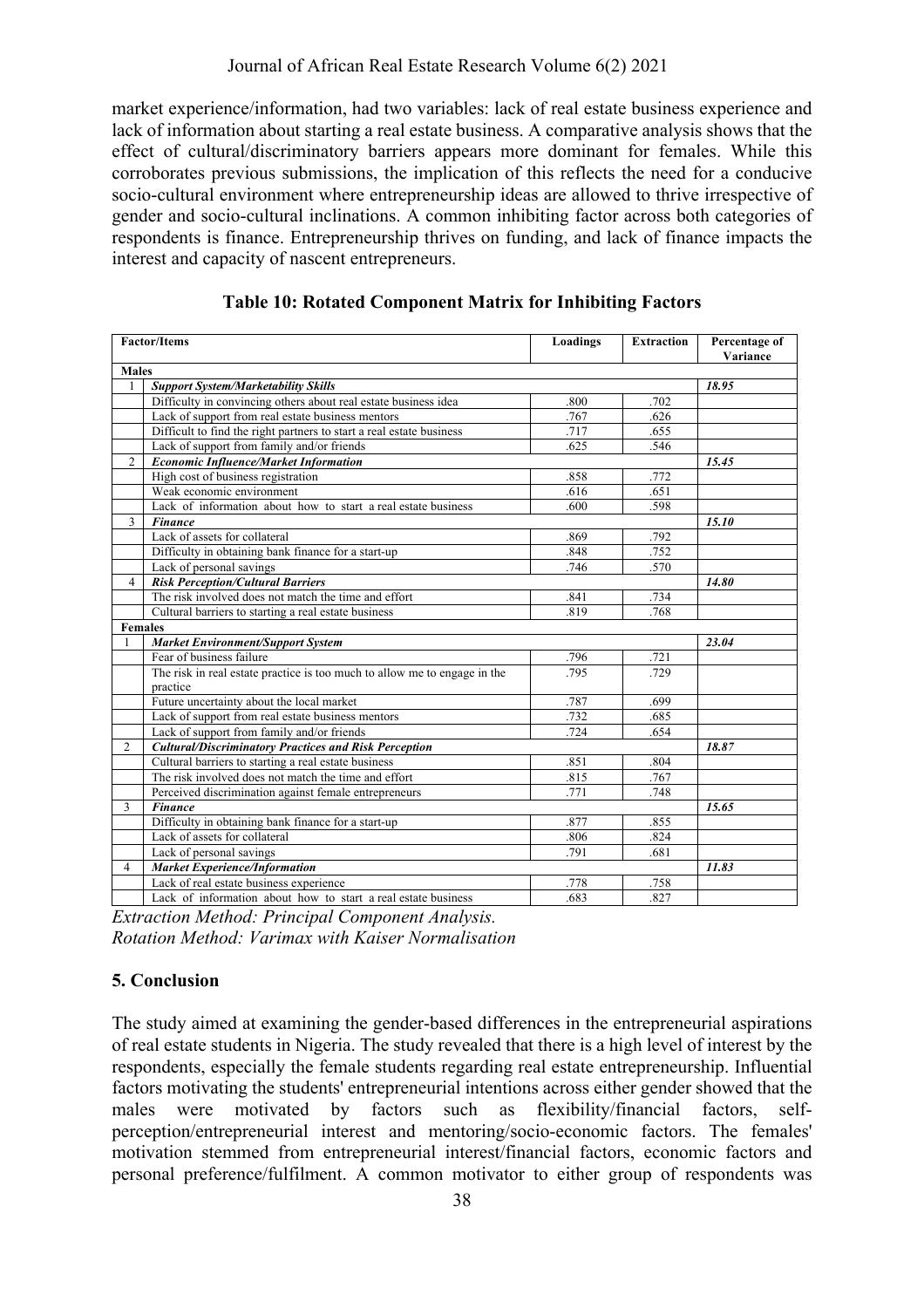financial factors. This suggests that financial gains are influential drivers motivating students' entrepreneurial intentions, as with most entrepreneurial decisions.

An examination of the barriers showed that a support system and marketability was influential inhibiting factor for the males, amidst other factors such as economic influences/market information, finance and risk perception/cultural barriers. Market environment/support system was the most influential inhibiting factor for the females, amidst others such as cultural/discriminatory practices/risk perception, finance and market experience/information. While extant studies have reiterated cultural/discriminatory practices have a significant influence on female students' entrepreneurial intentions, the results showed that cultural/discriminatory practices' influence on female students' entrepreneurial intention was rated second aftermarket environment/support system. Additionally, as noted by either gender, the challenge of finance has significant implications for the realisation of entrepreneurship intentions. The challenges of finance will influence the nature and scope of the real estate business to be considered by the students.

The present study's findings are only indicative of the intentions of real estate students toward real estate entrepreneurship. Longitudinal studies could establish the actual career paths of the students, particularly for those who became real estate entrepreneurs, and the factors that influenced such decisions, perhaps along gender lines. Summarily, the findings suggest that there are gender-based differences in the entrepreneurial aspirations of real estate students in Nigeria.

#### **References**

- Ajzen, I. (1991). The theory of planned behaviour, *Organisational Behaviour and Human Decision Processes*, 50(2), 179-211.
- Ambad, S. N. A and Damit, D. H. D. (2016). Determinants of entrepreneurship intention among undergraduate students in Malaysia, *Procedia Economics and Finance*. 37, 108-114.
- Aminu, A. (2019). Characterising graduate unemployment in Nigeria as education-job mismatch problem, *African Journal of Economic Review*, 7(2), 113-130.
- Anambane, G., and Adom, K. (2018). Assessing the role of culture in female entrepreneurship in contemporary sub-Saharan society: insights from the Nabadam District of Ghana. *Journal of Developmental Entrepreneurship*, 23(3), 1-26.
- Autio, E., Keeley, H., Klofsten, M., Parker, G. C, & Hay, M. (2001), Entrepreneurial intent among students in Scandinavia and the U.S.A. *Enterprise and Innovation Management Studies*, 2(4), 145–160.
- Ayodele, T. O. (2019). Career Choice of Real Estate Students: The Explaining Influences in Comparative Perspective. *Property Management*, *37(1),* 154 – 176*.*
- Ayodele, T. O., Oladokun, T. T., and Oladokun, S. O (2017). Factors Influencing Real Estate Students' Academic Performance in an Emerging Economy: Gender and Socioeconomic Perspective. *Property Management,* 35(5), 472 – 489.
- Ayodele, T. O., Babalola, M. O., Kajimo-Shakantu, K., Olaitan, O. W., and Lawale, R. (2020). Entrepreneurial intentions of real estate students: An Ordinal analysis of the predictors. *Journal of Facilities Management,* 19(1), 53 – 79.
- Bird, B. (1988). Implementing entrepreneurial ideas: the case for intention, *Academy of Management Review*, 13(3), 442-453.
- Camelo-Ordaz, C., Dianez-Gonzalez, J. P. and Ruiz-Navarro, J. (2016). The influence of gender on entrepreneurial intention: The mediating role of perceptual factors, *Business Research Quarterly*, 19(4), 261-277.
- Chengalvala, S., and Rentala, S. (2017). Intentions towards social entrepreneurship among university students in India. *International Journal of Research.* 5(6), 406-413.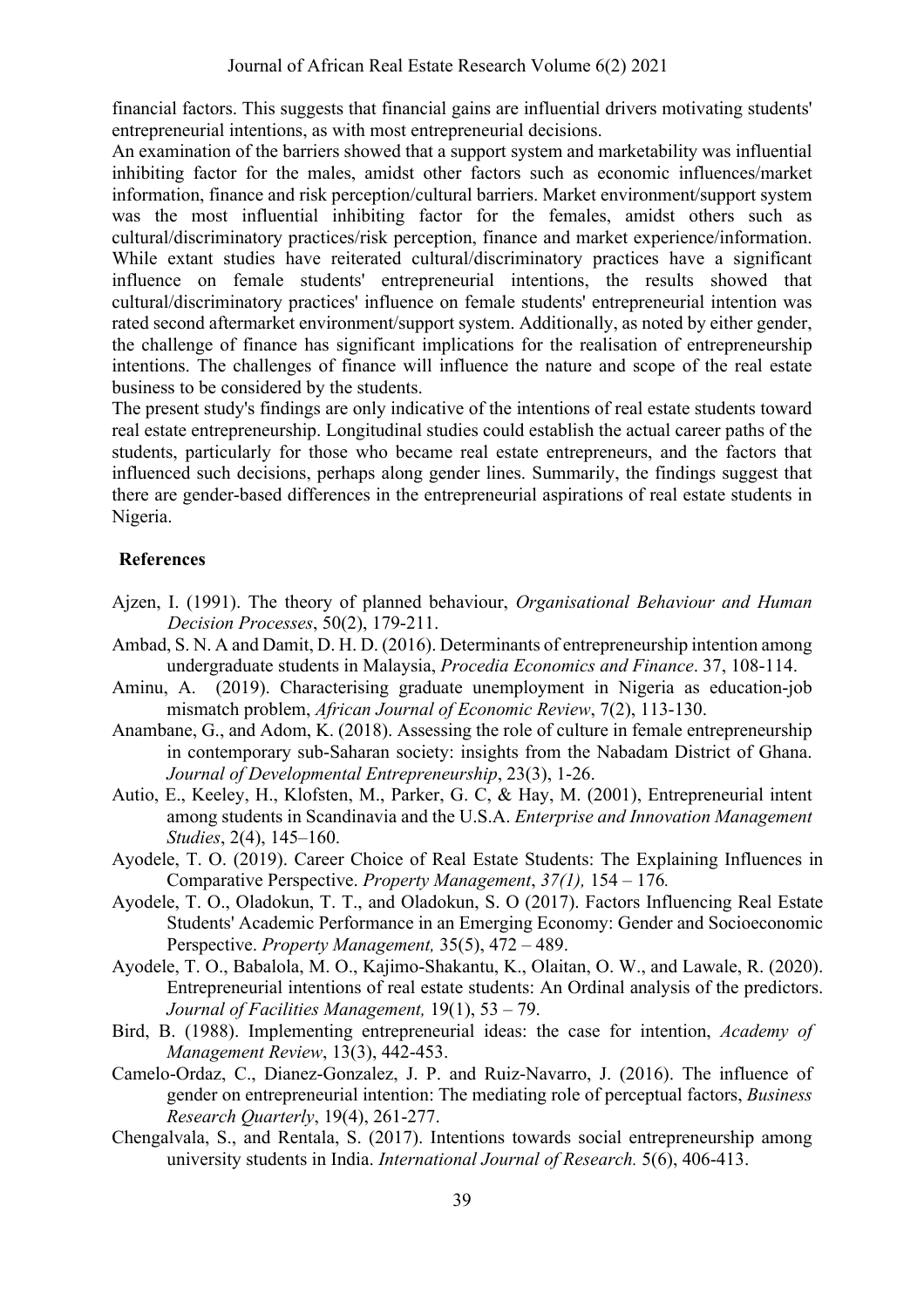- Chukwuma-Nwuba, E. O. (2018), The influence of culture on entrepreneurial intentions: a Nigerian university graduates perspectives, *Transnational Corporations Review*, 10(3), 213-232.
- Crant, J. M. (1996); "The proactive personality scale as a predictor of entrepreneurial intentions", *Journal of Small Business Management,* 34, 42-49.
- Dominic, P. D. D. and Murugesan, R. (2013), Influencing entrepreneurial intentions: the role of attitudes and personality constructs, *International Journal of Business Excellence*, 6(6), 687- 701.
- Eresia-Eke, C. and Gunda, C. (2015). The entrepreneurial intentions of University of Botswana students, *Problems and perspectives in management*, 13(3), 55-65.
- Fatoki, O. O. (2010). Graduate entrepreneurial intention in South Africa: motivations and obstacles. *International Journal of Business Management,* 5(9), 87-98
- Fischer, E. M., Reuber, A. R. and Dyke, L. S. (1993); "A theoretical overview and extension of research on sex, gender, and entrepreneurship", *Journal of Business Venturing,* 8(2), 151-168.
- Global Entrepreneurship Monitor (2019). Global Entrepreneurship Research Association 2018/19 Global Report", https://www.gemconsortium.org/report/gem-2018-2019 global-report Accessed 07/03/2020.
- Goyanes, M. (2015); "Factors affecting the entrepreneurial intention of students pursuing journalism and media studies: Evidence from Spain", *International Journal on Media Management,* 17(2), 109-126.
- Hamzah, H., Yahya, Z., Sarip. A. G. and Adnan, Y. M. (2016). Impact of entrepreneurship education programme (EEP) on entrepreneurial intention of real estate graduates, *Pacific Rim Property Research Journal*, 22(1), 17-29.
- Hundera, M., Duysters, G., Naude, W. and Dijkhuizen, J. (2019). How do female entrepreneurs in developing countries cope with role conflict? *International Journal of Gender and Entrepreneurship*, 11(2), 120-145.
- Ishaya, D., Makama, B.and Sabo, N. (2011) The duties and challenges faced by female estate surveyors and valuers – empirical challenges from Kaduna, Nigeria, *Proceedings of FIG Working Week 2011: Bridging the Gap between Cultures*, Marrakech, Morocco,18-22 May, 12pp
- Iwu, C. G., Ezeuduji, I. O., Eresia-Eke, C. and Tengeh, R. (2016). The entrepreneurial intention of university students: the case of a university of technology in South Africa, *Acta Universitatis Danubius*, 12(1), 164-181.
- Kirzner, I. M. (1979). *Perception of opportunity and profit: studies in the theory of entrepreneurship*, Chicago, University of Chicago Press.
- Kruegger, N. F. (2007), What lies beneath? The experiential essence of entrepreneurship thinking, *Entrepreneurial Theory and Practice*. 31(1), 123-138.
- Kruegger, N. F., Reilly, M. D. and Carsrud, A. L. (2000). Competing models of entrepreneurial intentions, *Journal of Business Venturing*, 15(5-6), 411-453.
- Lo, C., Sun, H and Law, K. (2012). Comparing the entrepreneurial intention between female and male engineering students, *Journal of Women's Entrepreneurship and Education*, 8(1-2), 28-51.
- Mahmoud, M. A.and Garba, A. S. (2019).Factors influencing the entrepreneurial intention of university students in Nigeria, *Covenant Journal of Entrepreneurship*, 3(2), 1-14.
- Mary-Joan, C. O., Ogunnaike, O., Mosimabale, U., Jude-Okeke, Y. and Kuye, P. O. (2019). Entrepreneurship intentions among Nigerian students: examining gender effect and risk perception using Covenant University as a case study, *World Journal of Innovative Research*, 6(5), 34-41.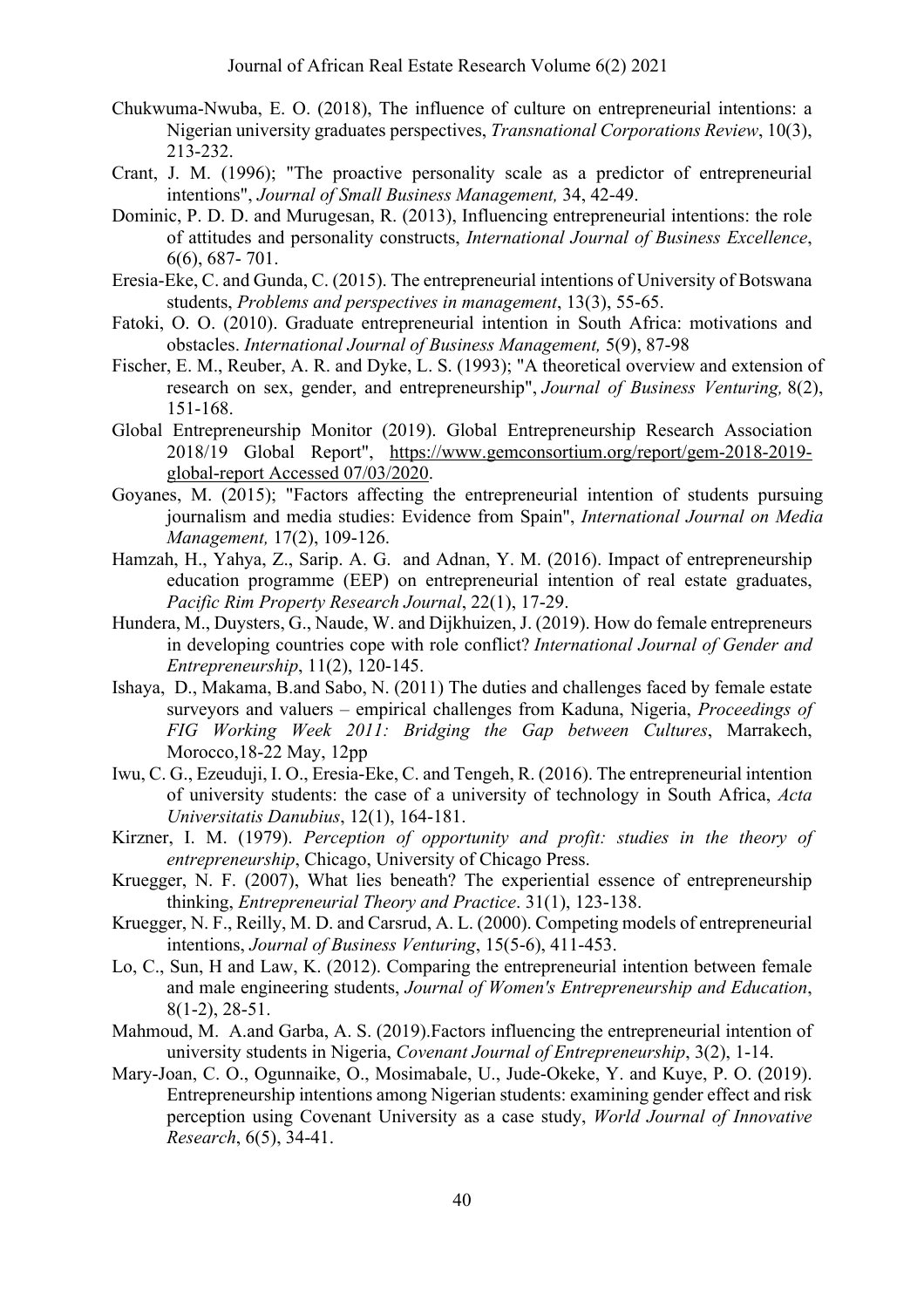- Meyer, N. and Keyser, E. (2019); "Does having children really make a difference: The case of South African female entrepreneurs", *International Journal of Economics and Finance Studies*, 11(1), 64-79.
- National Bureau of Statistics (2020). Unemployment and underemployment report, Quarter 2, July 2020, Abuja.
- Neneh, B. N. (2014). An assessment of entrepreneurial intention among university students in Cameroon, *Mediterranean Journal of Social Sciences*, 5(20), 542-552.
- Nguyen, C. (2018); "Demographic factors, family background and prior self-employment on entrepreneurial intention - Vietnamese business students are different: why?" *Journal of Global Entrepreneurship Research*, 8(10), 1-17.
- Ohanu, I. B. and Ogbunaya, T. C. (2018), Determinant factors of entrepreneurship intentions of electronic technology education students in Nigerian universities, *Journal of Global Entrepreneurship Research*, 36(8), 1-17.
- Ojewunmi, A. K., Oyeleke, J. T., Agberotimi, F. and Adedayo, O. (2018). Obafemi Awolowo University undergraduate students: the influence of gender and self-efficacy on entrepreneurial intentions, *Africology: Journal of Pan African Studies*, 11(2), 168-185.
- Oluwunmi, A.O., Emeghe, I. J., Oluwadamilola, A., Fulani, O., Peter, N. J. and Akinjare, O. A. (2017). Gender inequality and women discrimination in real estate firms in Lagos State, Nigeria, *Proceedings of the 29th IBIMA Conference: Sustainable Economic Growth, Education Excellence, and Innovation Management through Vision 2020*, Vienna, Austria, 3-4 May 4367-4377.
- Osakede, U. A., Lawanson, A. O., and Sobowale, D. A. (2017). Entrepreneurial interest and academic performance in Nigeria: evidence from undergraduate students in the University of Ibadan. *Journal of Innovation and Entrepreneurship*, 6(1),19
- Owoseni, O. O. (2014). The influence of some personality factors on entrepreneurial intentions, *International Journal of Business and Social Science*, 5(1), 278-284.
- Ozaralli. N., and Rivenburgh. N. K. (2016). Entrepreneurship Intention: Antecedents to Entrepreneurial behaviour in the U.S.A. and Turkey. *Journal of Global Entrepreneurship Research.* 6(1), 3.
- Pallant, J. (2010). *SPSS survival manual - A step by step guide to data analysis using SPSS*. 4th edition, England, McGraw Hill.
- Panda, S. (2018); "Constraints faced by women entrepreneurs in developing countries: review and ranking", *Gender in Management: An International Journal*, https://doi.org/10.1108/GM-01-2017-0003
- Pauceanu, A. M., Alpenidze, O., Edu, T. and Zaharia, R. M. (2019). What determinants influence students to start their own businesses? Empirical evidence from the United Arab Emirates' Universities, *Sustainability*, 11(1), 92-113.
- Pauli, K. S., Kristoferson, W. and Stevenson, A. (2020). Gender and innovation in facility management: do they matter, *Property Management*, 38(2), 296-310.
- Pauli, S. K. (2013). All of my bosses have been men: on gender structures in the real estate industry, *Property Management*, 31(5), 420-434.
- Pruett, M., Shinnar, R., Toney, B., Llopis, F. and Fox, J. (2009); "Explaining entrepreneurial intentions of university students: a cross‐cultural study", *International Journal of Entrepreneurial Behavior and Research*, 15(6), 571-594.
- Ramoni, A. S. (2015). Determinants of entrepreneurial intention among Nigerian university graduates, *Proceedings of 30th International Business Research Conference*, 20-22 April, Flora Grand Hotel, Dubai, U.A.E., pp. 1-16.
- Sanchez, J. C. and Licciardello, O (2012). Gender differences and attitudes in entrepreneurial intentions: the role of career choice, *Journal of Women's Entrepreneurship and Education*, 8(1-2), 7-27.